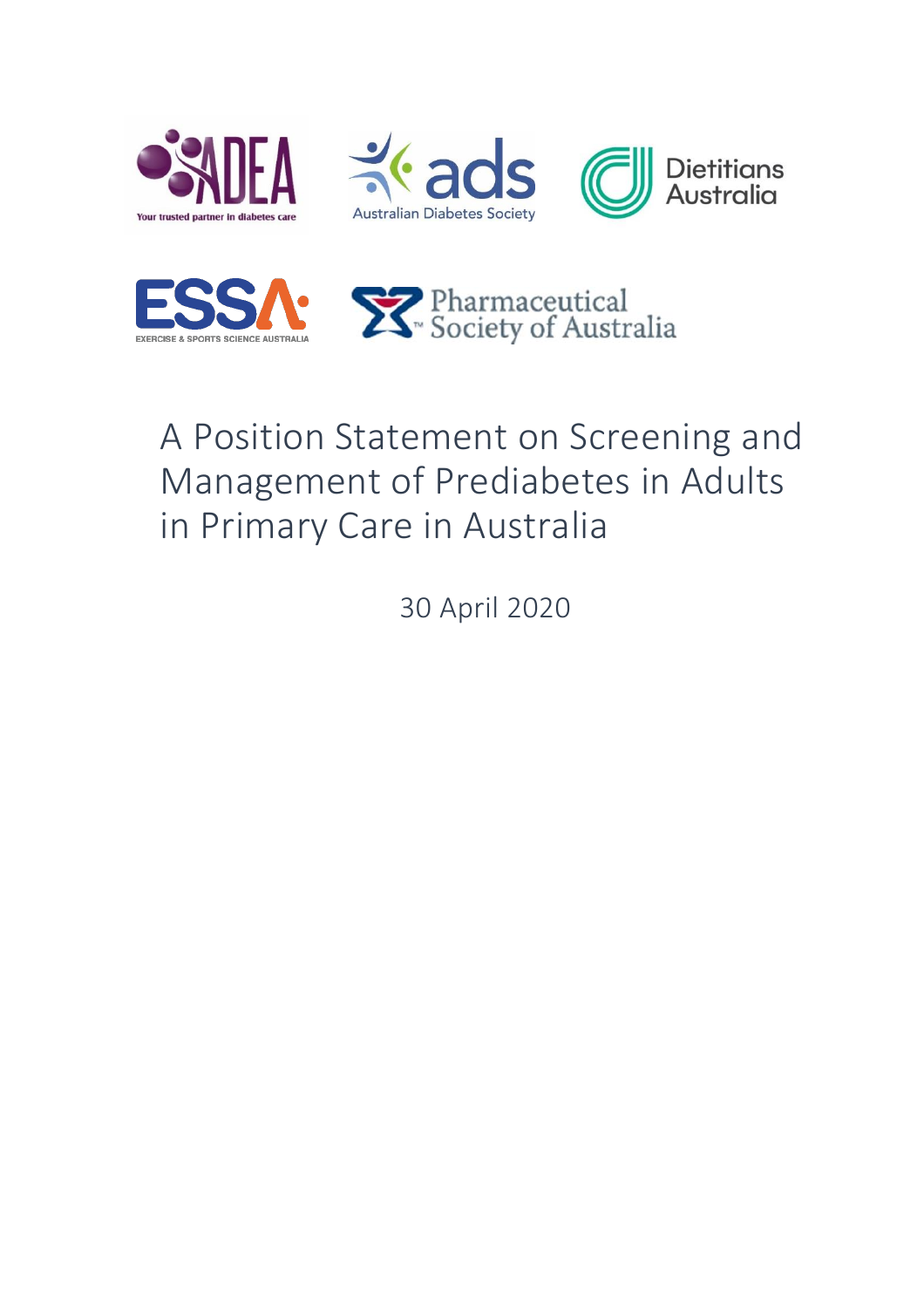## Contents

| 1.                                                                              |                                                                                    |  |
|---------------------------------------------------------------------------------|------------------------------------------------------------------------------------|--|
| 2.                                                                              |                                                                                    |  |
| 3.                                                                              |                                                                                    |  |
|                                                                                 |                                                                                    |  |
|                                                                                 |                                                                                    |  |
|                                                                                 |                                                                                    |  |
|                                                                                 |                                                                                    |  |
|                                                                                 |                                                                                    |  |
|                                                                                 |                                                                                    |  |
| 4.                                                                              |                                                                                    |  |
|                                                                                 |                                                                                    |  |
|                                                                                 |                                                                                    |  |
|                                                                                 |                                                                                    |  |
|                                                                                 |                                                                                    |  |
|                                                                                 |                                                                                    |  |
|                                                                                 |                                                                                    |  |
|                                                                                 |                                                                                    |  |
|                                                                                 |                                                                                    |  |
|                                                                                 |                                                                                    |  |
|                                                                                 | 4.6 Putting it Together: Creating a holistic prediabetes management plan17         |  |
|                                                                                 |                                                                                    |  |
|                                                                                 |                                                                                    |  |
|                                                                                 |                                                                                    |  |
|                                                                                 |                                                                                    |  |
|                                                                                 |                                                                                    |  |
|                                                                                 |                                                                                    |  |
|                                                                                 |                                                                                    |  |
| Chair: Dr Kirstine Bell, APD, CDE, PhD. University of Sydney, NSW Australia. 31 |                                                                                    |  |
|                                                                                 | Figure 1: Flowchart for the screening and detection of prediabetes and diabetes 32 |  |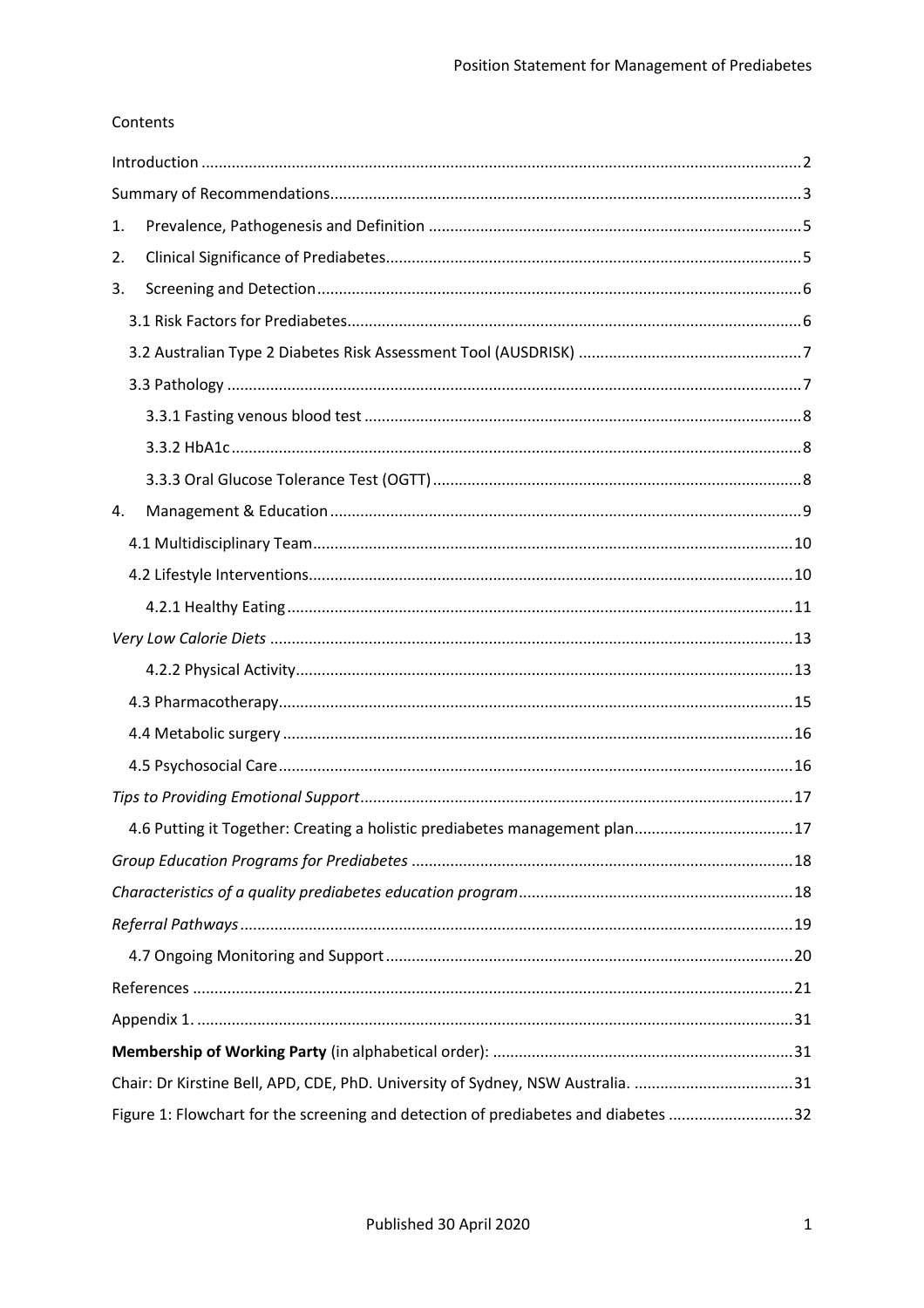# A Position Statement on Screening and Management of Prediabetes in Adults in Primary Care in Australia

# <span id="page-2-0"></span>Introduction

Prediabetes is a metabolic condition characterised by elevated blood glucose levels, but not meeting the diagnostic criteria for diabetes. It includes impaired fasting glucose (IFG), impaired glucose tolerance (IGT) and/or elevated glycated haemoglobin (HbA1c).

Prediabetes affects nearly 1 in 6 Australian adults (more than 2 million individuals) over the age of 25 years (1). Without intervention, approximately 1 in 3 will develop type 2 diabetes within ten years. In addition, people with prediabetes are at higher risk of developing cardiovascular disease (2, 3). The Australian National Diabetes Strategy 2016-2020 prioritises the prevention of type 2 diabetes (4) and it is the position of our organisations, that early detection of prediabetes represents a vital step for initiating proactive intervention and support strategies for preventing or delaying the onset of type 2 diabetes and associated comorbidities including cardiovascular disease.

This position statement has therefore been developed to provide consensus-based clinical recommendations for the screening and management of prediabetes in adults in the Australian primary care setting, with a focus on practical implementation. It is the hope that this will assist in planning service requirements and support health professional bodies and health services to advocate for increased services to improve outcomes for those with prediabetes.

A working party was convened to develop the position statement based on existing evidenced-based literature and guidelines with representatives from the Australian Diabetes Society (ADS), the Australian Diabetes Educators Association (ADEA), Dietitians Australia (DA), Exercise and Sports Science Australia (ESSA) and Pharmaceutical Society of Australia (PSA). Membership of the working group is shown in Appendix 1. This statement provides general information and advice and will not be explicitly addressing populations with specific needs including prediabetes in children or adolescents, disability or mental health. It will be important to individualise care for people in these populations.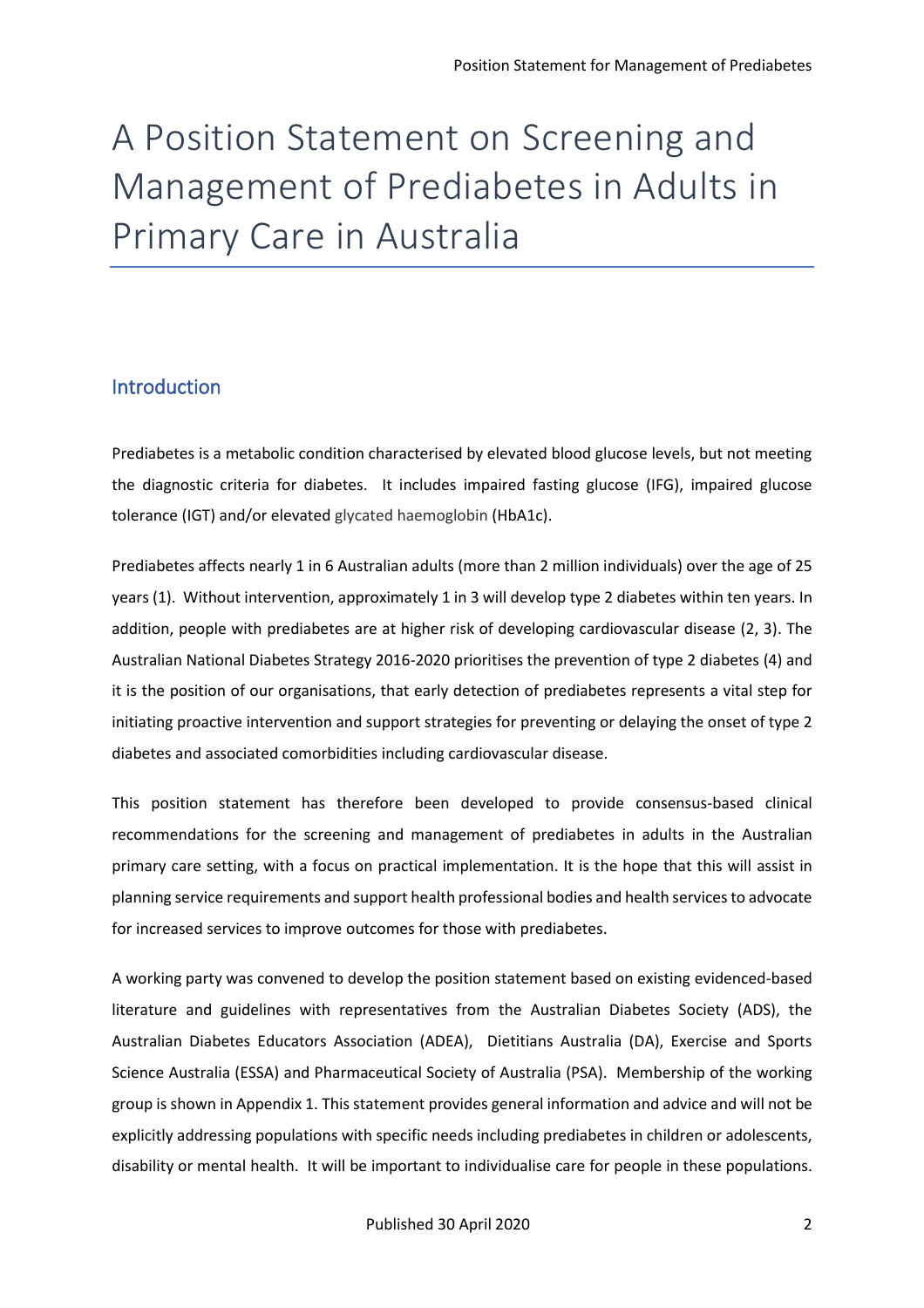The reference list provided is not exhaustive as the position statement is not a systematic literature review, rather a review of pertinent publications relevant to screening and management.

# <span id="page-3-0"></span>Summary of Recommendations

- Individuals with clinical risk factors for prediabetes are recommended to receive formal screening using the Australian Type 2 Diabetes Risk Assessment (AusDRisk) screening tool. For those at high risk, pathology screening is recommended (fasting venous blood glucose test, HbA1c or Oral Glucose Tolerance Test).
- The management of prediabetes should be multipronged, including lifestyle interventions, psychological support and with pharmacotherapy as appropriate.
- Education is best provided on diagnosis, and as frequently as needed or desired to support any behavioural or pharmacological interventions. Regular and ongoing support from a multidisciplinary health professional is strongly encouraged.
- Care needs to be patient-centred, treating the individual as an active participant in their health care team.
- A collaborative, multidisciplinary health team needs to be involved in the professional care and support of an individual with prediabetes. This typically includes, but is not limited to, the General Practitioner and/or Nurse Practitioner, Practice Nurse and/or Credentialled Diabetes Educator, Accredited Practising Dietitian, Accredited Exercise Physiologist or Physiotherapist and their Pharmacist.
- Advice should be tailored to the individual's needs and preferences but should not conflict among health professionals. It is imperative that the multidisciplinary team works cohesively and communicates effectively to provide unified messages to patients.
- Lifestyle strategies should include weight reduction, healthy eating, regular physical activity and reducing sedentary behaviour, stress management and smoking cessation, as appropriate. Weight loss of 5-10% has been shown to halve the risk of progression to type 2 diabetes.
- Structured, intensive lifestyle programs have added cost and burden but have the clearest evidence of benefit among people with IGT (evidence of benefit in IFG or raised HbA1c is less certain).
- No medications are TGA-indicated for prediabetes. Glucose-lowering agents (GLA), such as metformin, are generally not as effective as a structured, intensive lifestyle intervention,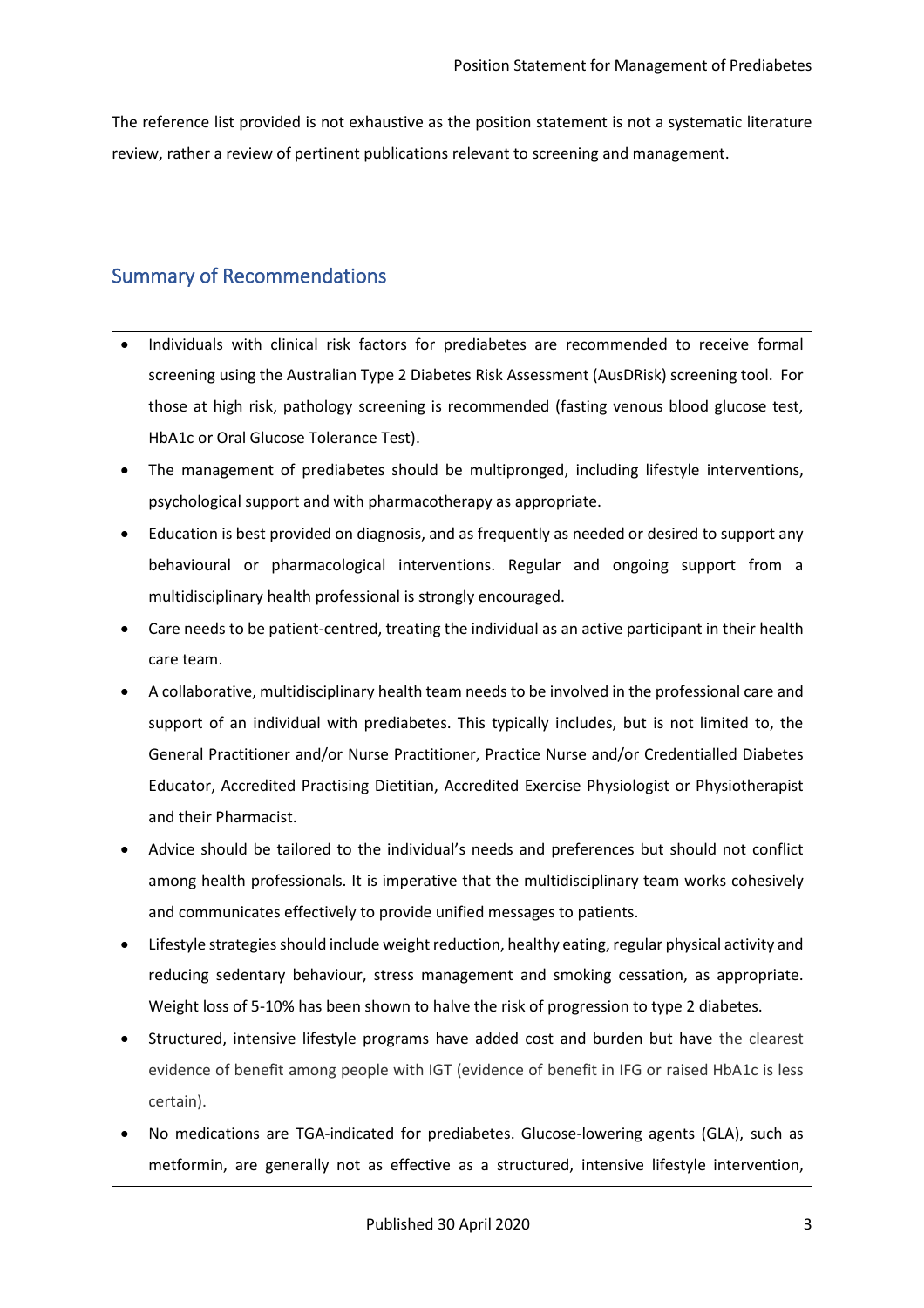however, may be beneficial in younger individuals who do not respond to lifestyle interventions alone.

- There is no indication for self-monitoring capillary blood glucose levels by individuals with prediabetes.
- The frequency of ongoing monitoring needs to be individualised. Annual retesting of HbA1c is recommended (and supported by Medicare). Other health outcomes, such as weight and blood pressure, can be reassessed more regularly, for example, to assess the efficacy of interventions and any disease progression.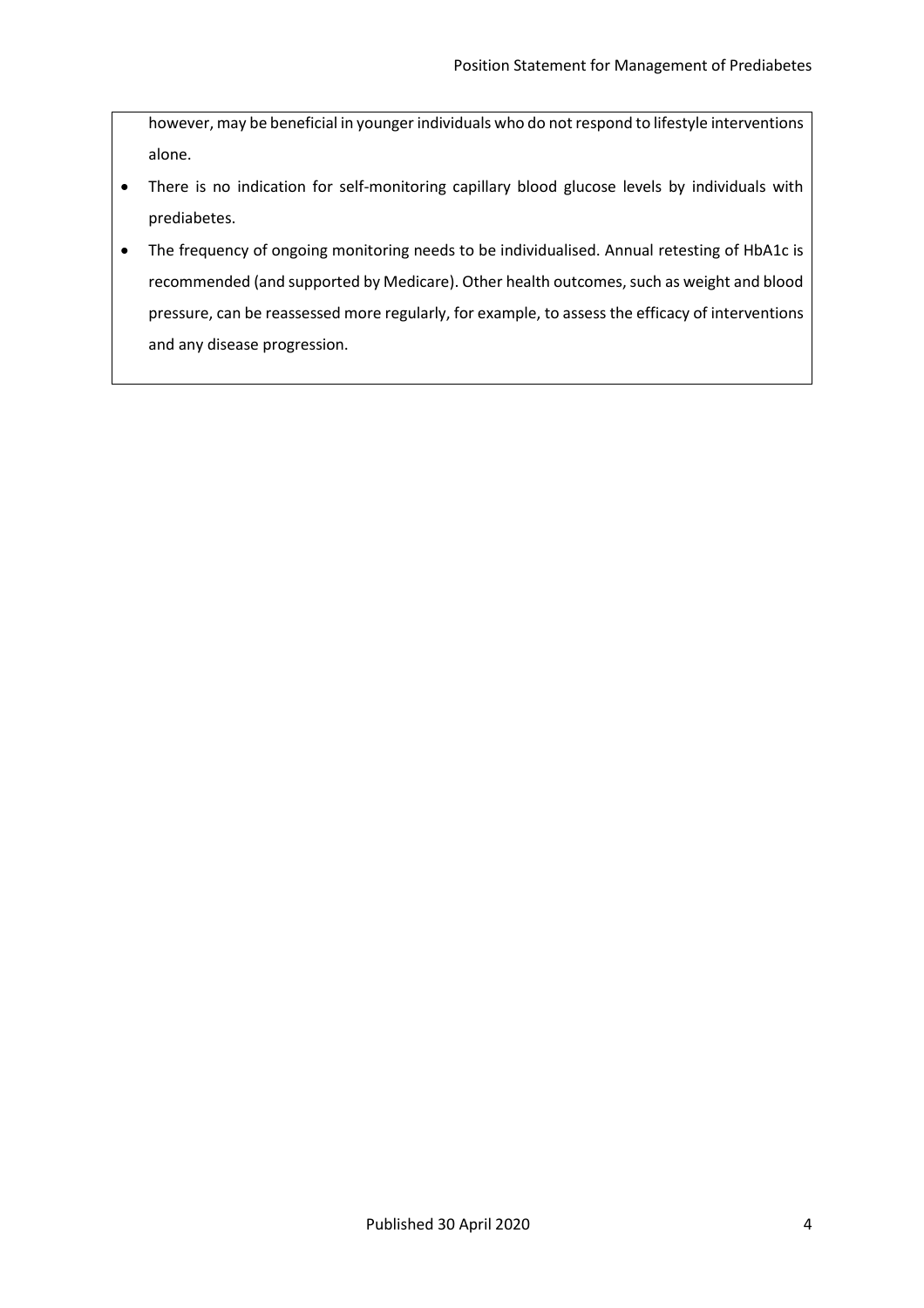# <span id="page-5-0"></span>1. Prevalence, Pathogenesis and Definition

Prediabetes affects nearly 1 in 6 Australian adults (more than two million individuals) over the age of 25 years (1). Without intervention, approximately 1 in 3 people with prediabetes will develop type 2 diabetes within ten years. Those with prediabetes are at higher risk of developing cardiovascular disease at any timepoint (2, 3).

Prediabetes occurs on the continuum of glucose dysregulation, resulting from insulin resistance and pancreatic islet β-cell dysfunction. Initially, insulin resistance is counteracted by increased insulin secretion resulting in normoglycaemia. However, when the pancreatic β-cells are no longer able to compensate adequately for insulin resistance, the blood glucose level becomes elevated resulting in prediabetes. Prediabetes can include IFG, IGT or both conditions concurrently. In IFG, normoglycaemia can no longer be maintained in the fasting state, which is determined primarily by glucose output from the liver and therefore, IFG is closely associated with hepatic insulin resistance (5). In contrast, IGT is associated with high peripheral insulin resistance, together with dysfunctional β-cells that are unable to secrete sufficient insulin in the face of a glucose challenge. In either diagnosis, the blood glucose levels are elevated above the normal ranges but are not yet high enough to be diagnostic of type 2 diabetes.

Prediabetes can be identified based on fasting venous blood glucose levels, an HbA1c test or glucose levels at 2 hours after a 75g oral glucose tolerance test (OGTT). See 'Section 3.3: Pathology' for more details on the screening and detection of prediabetes.

# <span id="page-5-1"></span>2. Clinical Significance of Prediabetes

Imbalances in glucose homeostasis mean that, without intervention, there is a high risk of progression from prediabetes to type 2 diabetes. Prediabetes can also be part of the definition of the metabolic syndrome, which includes any three of the following risk factors: elevated blood glucose levels, elevated blood pressure, abnormal blood lipids and excess abdominal weight (i.e. waist circumference) (6). The metabolic syndrome often precedes type 2 diabetes, with affected individuals experiencing a fivefold increased risk of developing type 2 diabetes (7).

Similarly, women with prediabetes before pregnancy have a higher risk of developing Gestational Diabetes Mellitus (GDM) (8, 9). GDM affects 9% of pregnancies in Australia (10), with rates as high as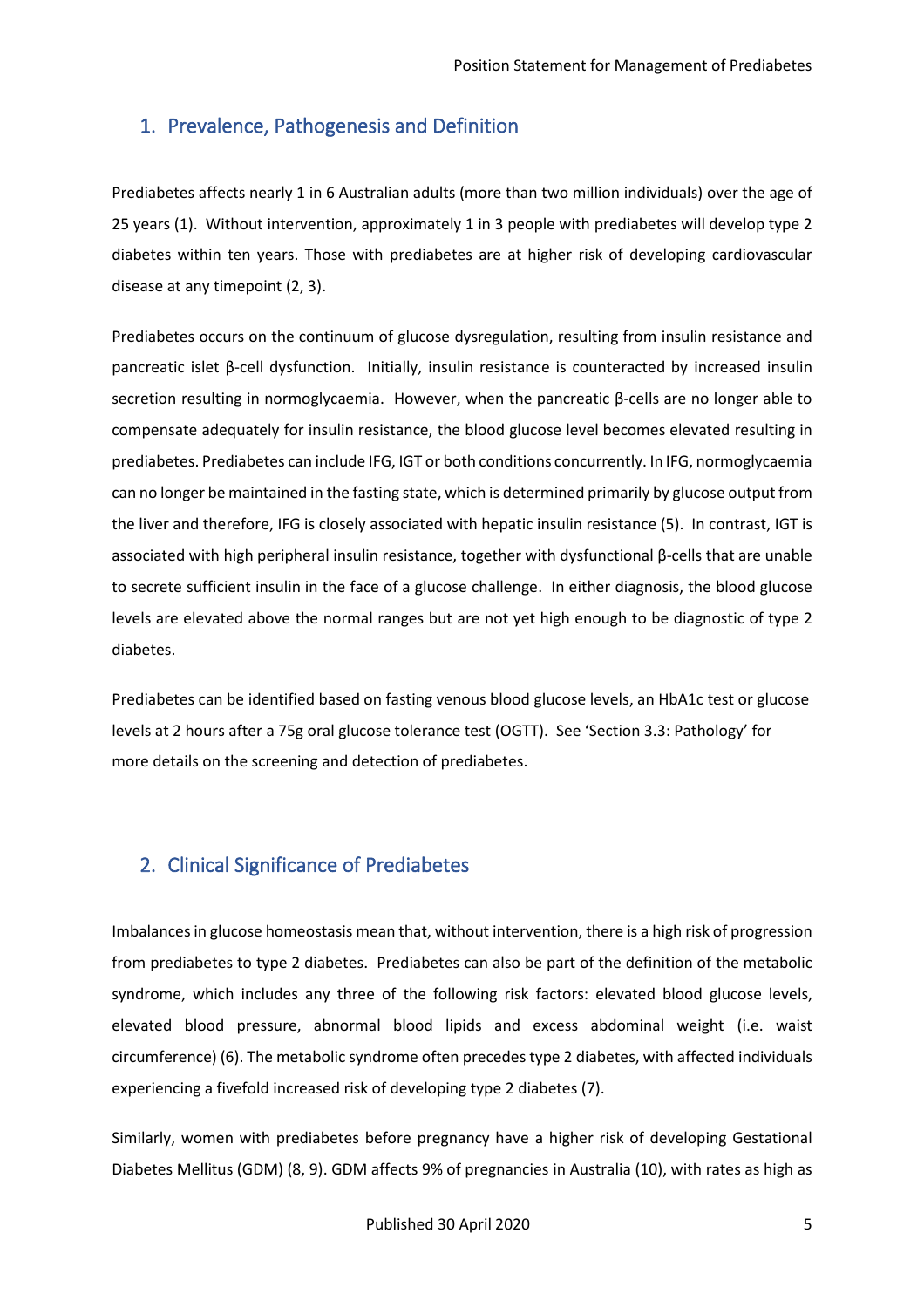30% of pregnancies in high-risk ethnically-diverse regions of Australia (11). Women with a history of GDM have an increased risk of progressing to type 2 diabetes later in life, 26% developed type 2 diabetes within 15years (12). GDM places both the mother and baby at risk of pregnancy complications, such as pre-eclampsia, macrosomia, neonatal hypoglycaemia and respiratory distress (13), and further increases risk to mother and baby of developing type 2 diabetes later in life (14, 15). Children whose mothers developed GDM during their pregnancies also have a much higher risk of obesity, the metabolic syndrome and type 2 diabetes (16).

Insulin resistance and any degree of elevated glucose levels in prediabetes also contribute to the increased risk of cardiovascular disease (CVD) by an approximate 20% (17). The meta-analysis study of 53 prospective cohort studies that included over 1.5 million individuals from general populations identified that prediabetes was associated with an increased risk of CVD with IGT posing the highest risk (18). However, they noted that health risks could be seen in people with an IFG level as low as 5.6mmol/L (19). Further, the AusDiab study showed when compared to normal glucose tolerance, IFG was an independent predictor for CVD mortality (2.5 (95% CI: 1.2-5.1) whereas IGT was not (1.2 (0.7- 2.2)) (20).

# <span id="page-6-0"></span>3. Screening and Detection

Early detection of prediabetes through screening is paramount for providing timely intervention and support and thus preventing type 2 diabetes and associated health complications.

The screening process for prediabetes is the same as for type 2 diabetes. Individuals can be screened based on clinical risk factors, using the Australian Type 2 Diabetes Risk Assessment (AusDRisk) screening tool and then those with prediabetes identified through blood testing.

## <span id="page-6-1"></span>3.1 Risk Factors for Prediabetes

*Non-Modifiable Risk Factors*

- Increasing age
- Certain ethnic backgrounds including Aboriginal, Torres Strait Islander, Middle Eastern, South Asian, Pacific Islander and North African
- Family history of prediabetes or type 2 diabetes
- Personal history of GDM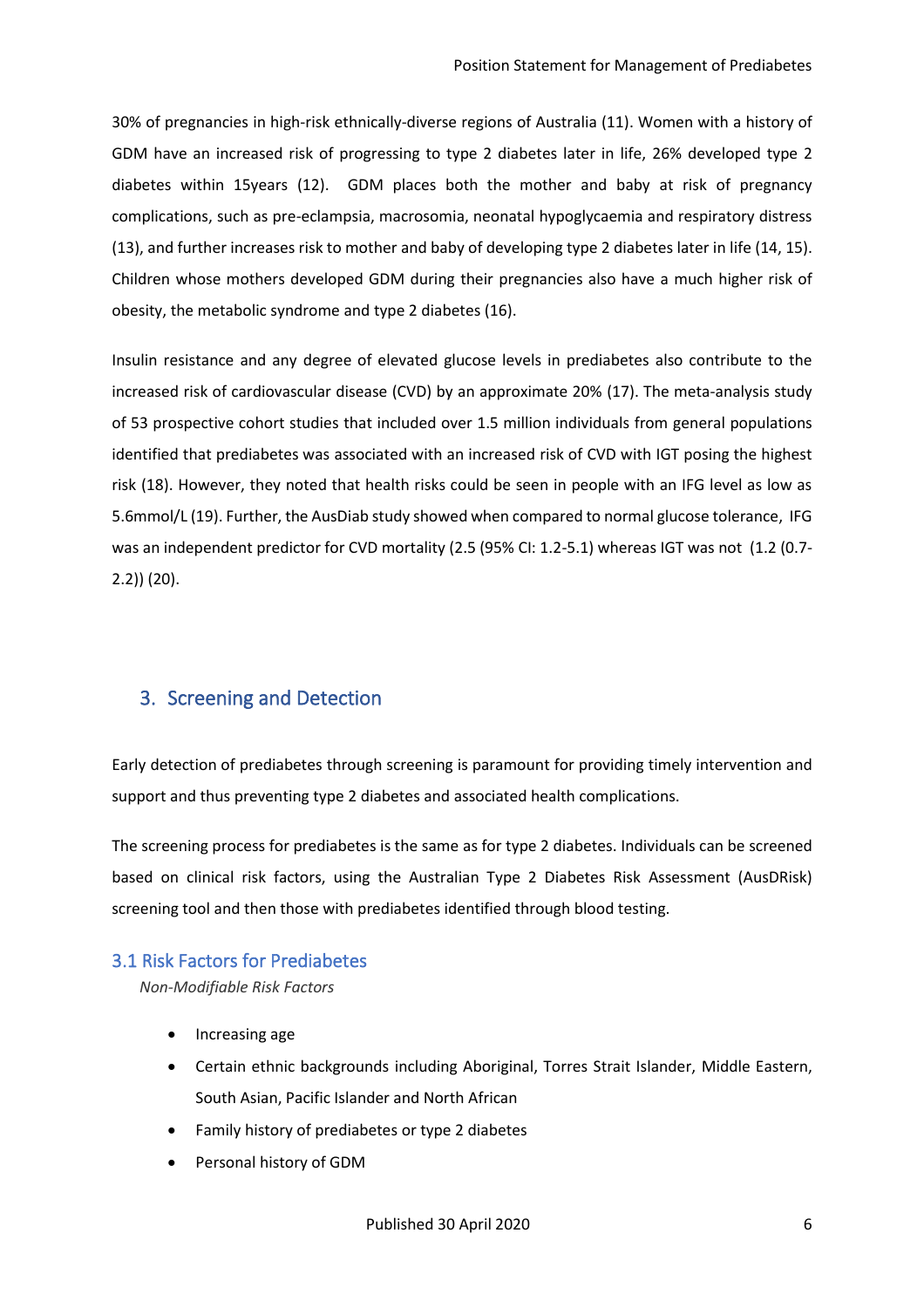• Polycystic Ovary Syndrome (PCOS)

#### *Modifiable Risk Factors*

- Overweight/obesity
- Waist circumference (Caucasian Men: > 94cm, Asian Men: > 90cm, Women: > 80cm)
- Unhealthy eating patterns
- Insufficient physical activity and/or excessive sedentary behaviour
- **Smoking**
- Poor sleep
- High blood pressure
- Metabolic syndrome (insulin resistance, high blood pressure, dyslipidaemia, central adiposity)
- Medications that can induce hyperglycaemia including steroids

## <span id="page-7-0"></span>3.2 Australian Type 2 Diabetes Risk Assessment Tool (AUSDRISK)

The Australian Type 2 Diabetes Risk Assessment Tool (AUSDRISK) is a short questionnaire, designed to estimate the risk of progression to type 2 diabetes over five years (21). Scoring includes questions based on the risk factors for prediabetes and type 2 diabetes. Adults in the 'intermediate risk' (scoring 6-11) or 'high risk' category (scoring 12 and above) should be tested for prediabetes (Fig 1). Rescreening or testing should occur every 1-5 years, depending on the risk score and progression of type 2 diabetes risk factors.

## <span id="page-7-1"></span>3.3 Pathology

Prediabetes can be identified by an OGTT, fasting blood glucose or HbA1c. Each test has benefits and limitations and therefore the most appropriate test should be matched to the individual. Each test will identify a slightly different group of individuals, such that some people will fall into all three states (IFG, IGT and raised HbA1c), while most will fall into only one or two states. Since the clearest evidence of benefit for a structured, intensive lifestyle intervention is among people with IGT, and evidence for benefit in IFG or raised HbA1c is much less certain, it is recommended that an OGTT is performed before referral into a structured, intensive lifestyle program. Those with IFG or raised HbA1c, but not IGT, should still be provided with general lifestyle advice, but the primary target group for structured, intensive lifestyle interventions should be people with IGT.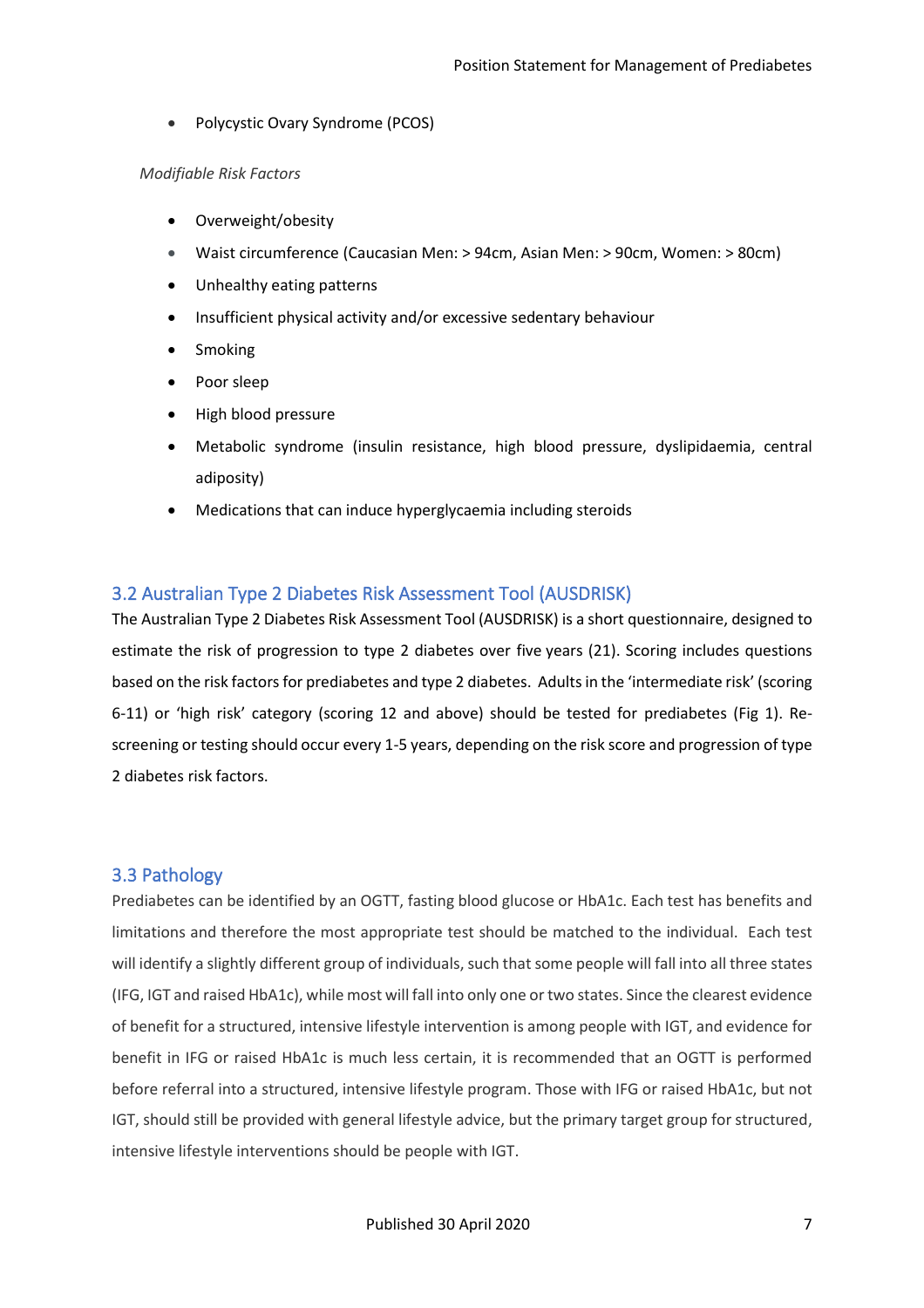#### <span id="page-8-0"></span>3.3.1 Fasting venous blood test

A venous fasting blood test can be used to identify those with IFG but not IGT. A fasting blood glucose (FBG) of 6.1 – 6.9 mmol/L is indicative of IFG (Fig 1) (22). A fasting glucose level of 7.0 mmol/L or above is diagnostic of type 2 diabetes (22).

#### <span id="page-8-1"></span>3.3.2 HbA1c

HbA1c can also be used to identify those at high risk of progressing to diabetes, but there is uncertainty about precisely what range of HbA1c should be used to make a diagnosis of prediabetes. The American Diabetes Association recommends 5.7-6.4% (39-46 mmol/mol) (23), while the International Expert Committee recommended 6.1-6.4% (42-46 mmol/mol) (24). In the absence of good evidence that intervening in people with prediabetes defined by HbA1c is beneficial, we recommend the narrower range of 6.0-6.4% (Fig 1). This is also the range recommended in Canada and the UK (25, 26). Similar to recommendations for diagnoses made by fasting glucose, if entry into a structured intensive lifestyle program is being considered, an OGTT is recommended to determine if IGT is present.

NOTE: HbA1c can be unreliable in a variety of conditions in which red cell turnover or haemoglobin binding of glucose is abnormal. This includes haemoglobinopathies, anaemia, iron deficiency, and significant renal impairment. Individuals who have one of these conditions or who come from populations known to have a prevalence of haemoglobinopathies should be tested utilising blood glucose, not HbA1c.

## <span id="page-8-2"></span>3.3.3 Oral Glucose Tolerance Test (OGTT)

An OGTT involves a fasting venous blood test, immediately followed by an oral 75g glucose load. A subsequent venous blood test is taken after 2 hours. An OGTT should be performed if the differentiation of IFG vs IGT has implications for management decisions (see section 3.3 'Pathology') (22).

IFG is defined as:

- Fasting blood glucose (FBG)  $6.1 6.9$  mmol/L
- If measured: 2 hour blood glucose <7.8 mmol/L following 75 g OGTT

IGT is defined as: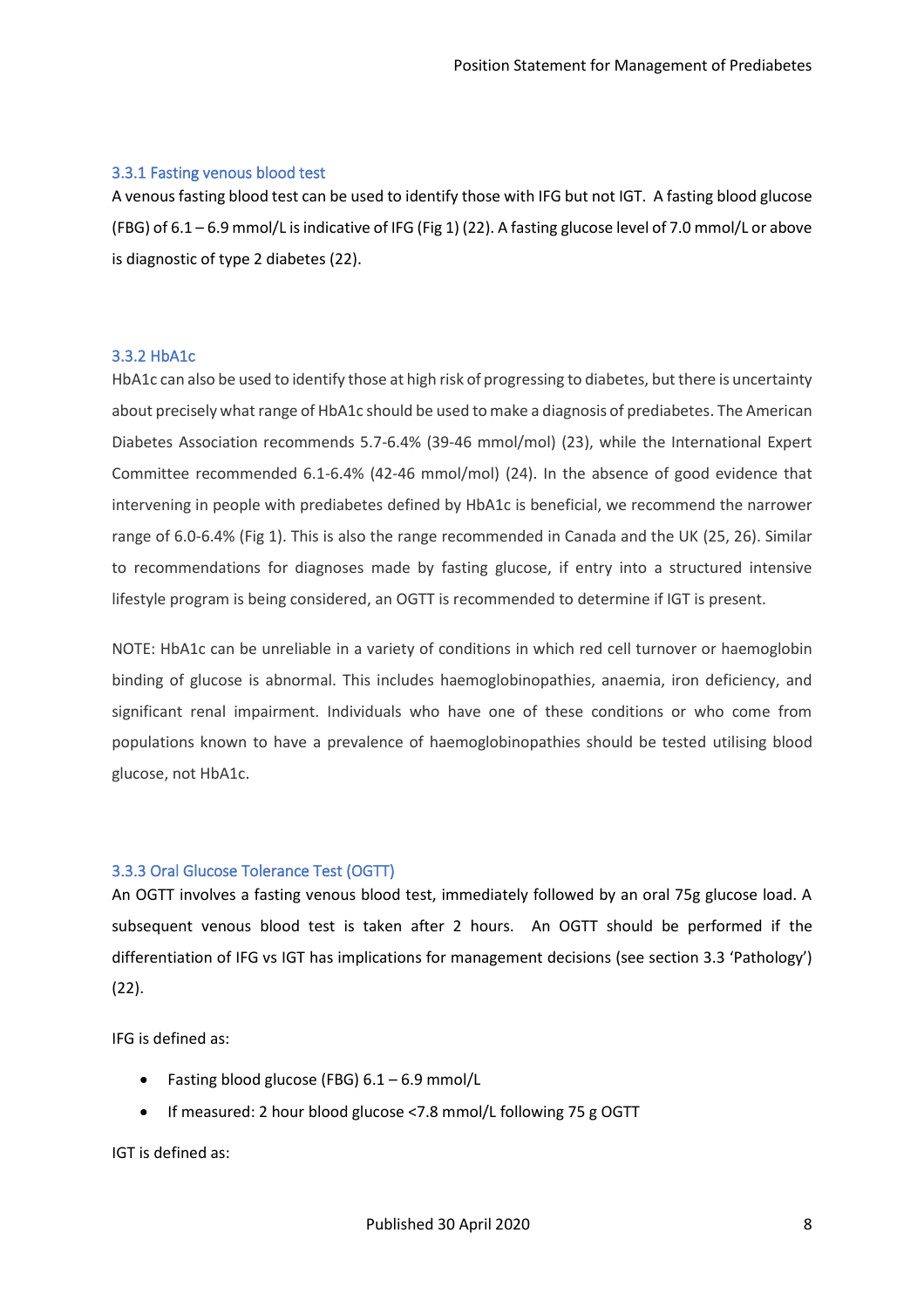- Fasting plasma glucose (FBG) < 7.0 mmol/L
- 2 hour blood glucose ≥7.8 and <11.1 mmol/L following 75 g OGT

# <span id="page-9-0"></span>4. Management & Education

There is strong evidence supporting lifestyle strategies as effective in managing prediabetes and preventing or at least delaying the onset of type 2 diabetes. Lifestyle strategies aim to reverse prediabetes and reduce associated risk factors through weight reduction, healthy eating, regular physical activity, stress reduction/improved sleep and smoking cessation. Lifestyle interventions are therefore recommended for all individuals with prediabetes.

*Structured, intensive* lifestyle interventions differ to more generalised lifestyle strategies in that they usually involve a predefined program of visits and clinical monitoring with a set lifestyle approach supported by relevant, trained health professionals. However, structured, intensive lifestyle interventions often come at an additional cost and burden to the individual and while there is strong evidence for their benefit for those with IGT, there is less evidence in those with IFG.

An individual's prediabetes management plan also needs to be appropriate to the individual's age and concurrent medical conditions (e.g. intensive lifestyle interventions with a focus on weight loss are unlikely to be effective and may be harmful in the elderly). In initiating a management plan, the use of multidisciplinary teams and referral to appropriate health professionals/lifestyle programs, wherever possible, is important (22).

Education and support are best provided upon diagnosis, and as required to support any behavioural or pharmacological interventions. There is strong evidence that person-centred approaches to providing care and support are most effective (23). A person-centred approach treats the individual as an active participant in their health care team. Also, all care needs to incorporate the individual's needs, preferences, literacy and numeracy skills, health literacy, cultural and religious needs. Goals are tailored to the individuals' choices, and the health professional assesses their readiness and confidence to change. Person-centred healthcare shows respect and is responsive to the preferences, needs, and values of the individual. Making a management plan in collaboration with the individual for their prediabetes helps them to identify what is important to them, the knowledge they already have and any limitations or barriers for setting realistic and personally-relevant goals.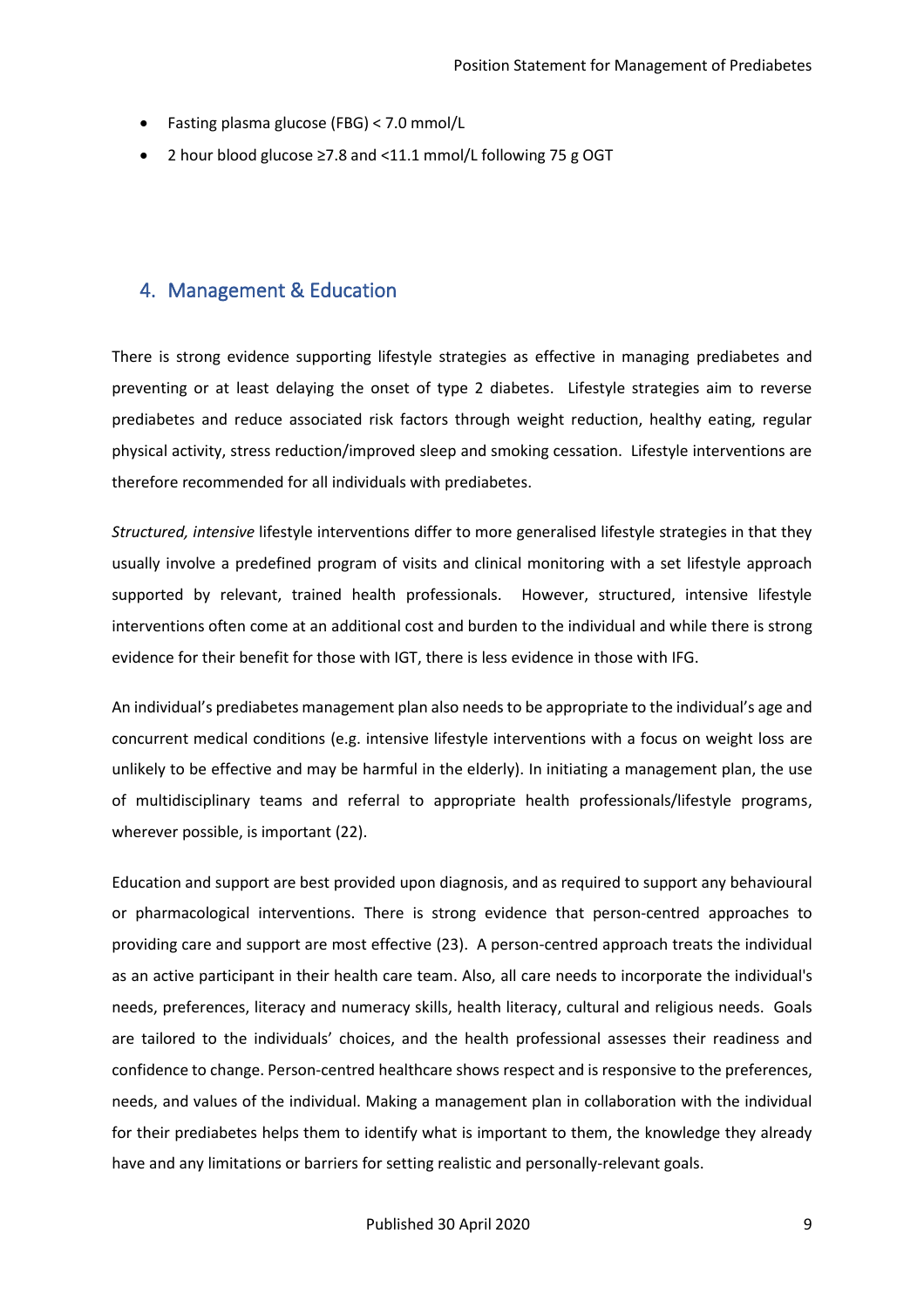## <span id="page-10-0"></span>4.1 Multidisciplinary Team

The management of prediabetes should be individualised, multi-faceted, and involve a multidisciplinary team of health professionals. Management options include lifestyle interventions, psychological support and pharmacotherapy.

Multidisciplinary teams for prediabetes frequently include:

- General Practitioner with or without support from Practice Nurse
- Nurse Practitioner /Credentialled Diabetes Educator
- Accredited Practising Dietitian
- Accredited Exercise Physiologist/Physiotherapist
- Pharmacist

Additional multidisciplinary team members, as needed:

- Podiatrist
- Specialist medical practitioners such as Obstetrician
- Psychologist and/or social worker

Proactive, collaborative, multidisciplinary teams can offer expertise, practical advice and support across the range of intervention approaches for prediabetes to support self-management and wellbeing. However, as several different management approaches have proven efficacious in prediabetes, it is imperative that the multidisciplinary team works cohesively and communicates effectively to provide unified messages to patients. Advice should be tailored to the individual's needs and preferences but should not conflict between health professionals.

## <span id="page-10-1"></span>4.2 Lifestyle Interventions

Lifestyle interventions for prediabetes encourage weight loss through healthy eating and physical activity and can also include stress management and improving sleep.

There is evidence that weight loss in individuals who are overweight/obese has significant benefits in prediabetes. Lifestyle interventions resulting in weight loss of 5-7% reduce the risk of developing type 2 diabetes by 57% (27), with a further reduction in those that sustained weight loss of 5% after three years (28). The Diabetes Prevention Program in the United States demonstrated that for every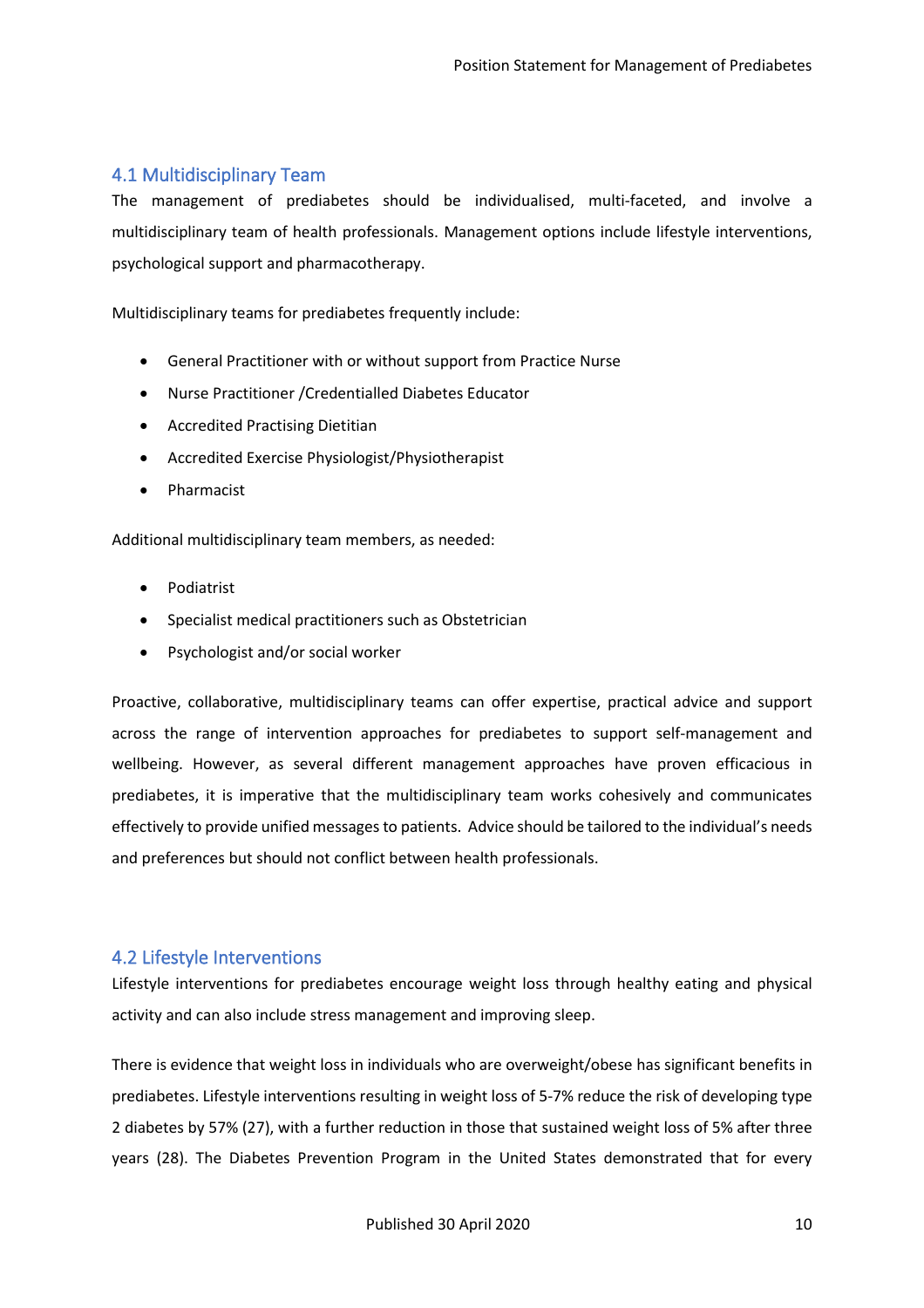kilogram of body weight lost, there was a relative risk reduction of type 2 diabetes of 16% (29). The trial involved intensive education with participants attending 16 individual dietitian consultations plus an exercise program and telephone support. In the current Australian health system, additional funding for Accredited Practising Dietitians and Accredited Exercise Physiologists would be needed to achieve the same intensity of the interventions in order to reproduce these outcomes in people at risk, unless individuals were willing to pay out of pocket for these services.

Lifestyle interventions can be provided through referrals to specific health professionals, such as Accredited Practising Dietitians, Accredited Exercise Physiologists and/or Physiotherapists. Alternatively, a number of evidence-based intensive lifestyle programs (face-to-face, telephone, webinars, community programs) are on offer in Australia. The effect of lifestyle intervention can have a lasting impact of up to 20 years (30). Regardless of the lifestyle intervention, it is essential that individuals receive consistent messaging and support from all members of their healthcare team.

#### <span id="page-11-0"></span>4.2.1 Healthy Eating

Dietary advice for individuals with prediabetes should be consistent with the Australian Dietary Guidelines (31). These dietary guidelines provide the evidence-based nutrition foundations, but are flexible enough to encompass a range of healthy eating approaches/patterns. The most suitable dietary patterns in prediabetes are those that assist with weight management and focus on food groups that have been linked to prevention of chronic diseases. A variety of healthy eating approaches are effective for weight loss, with no one macronutrient composition being superior over the longer term (32).

Long-term weight loss/weight maintenance is more likely to be achieved with realistic and sustainable dietary approaches (32) and a focus on macronutrient quality (33-35) rather than a particular diet or nutrient. A meta-analysis of various dietary approaches suggests value in a range of evidence-based diets including Mediterranean, lower carbohydrate, lower glycaemic index, and higher protein diets to improve glycaemic management (36). Vegetarian and vegan diets (37), the Dietary Approaches to Stop Hypertension (DASH) diet (38), and the Nordic diet (39) have also been associated with a reduced risk of progressing to type 2 diabetes. An Accredited Practising Dietitian can provide individualised dietary advice and support, appropriate for the individuals' unique nutritional, social, cultural and personal needs.

Weight loss requires an energy deficit (40); therefore, moderation of portion sizes and choosing nutritious, lower energy-density whole foods (e.g. whole grains, fruit and vegetables) over less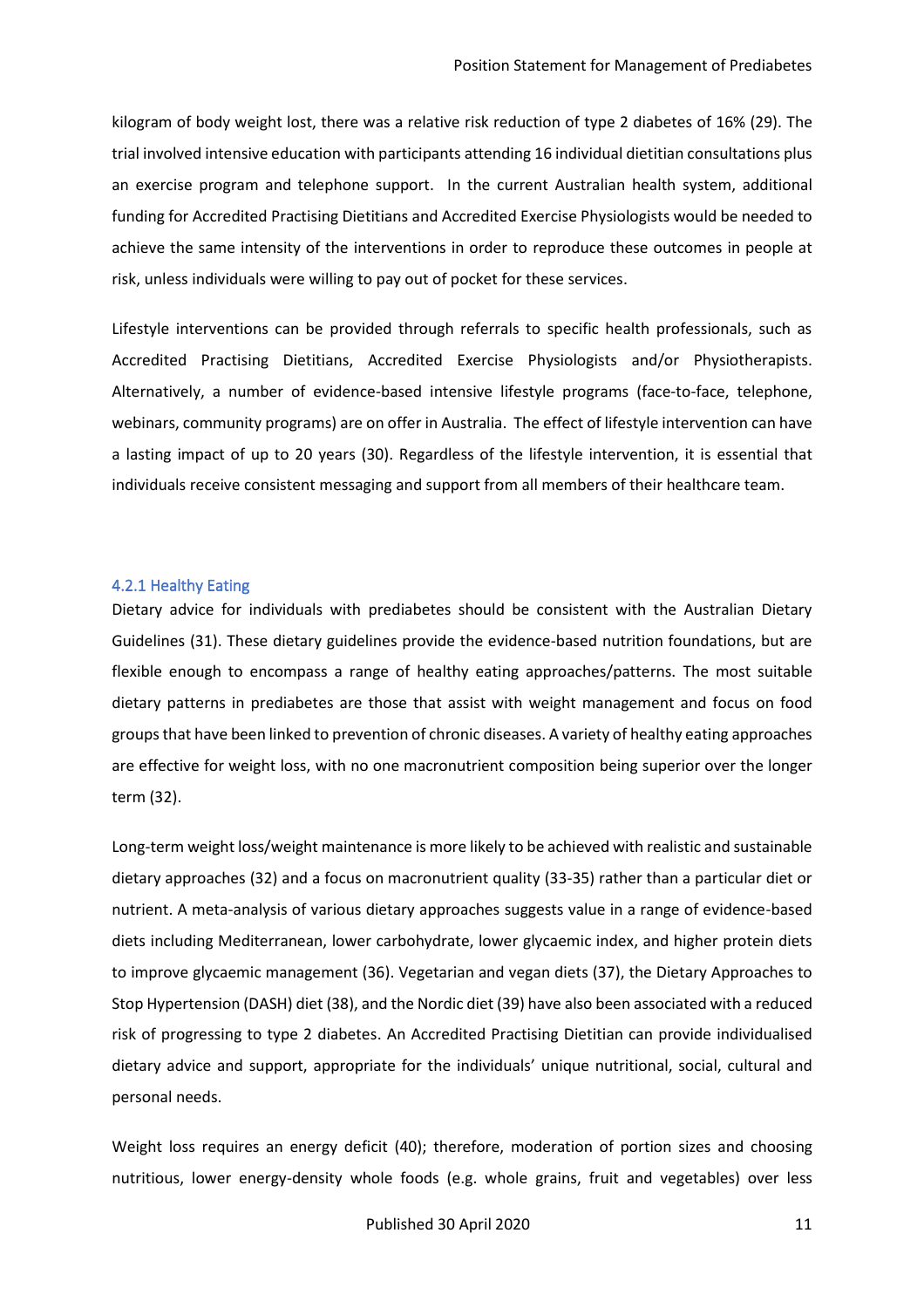nutritious, energy-dense foods (e.g. refined, high fat and high sugar processed foods) should be the first step. The 2011-2012 Australian Health Survey revealed that Australians consume 35% of their energy from discretionary foods at the expense of health promoting core foods (41). Discretionary foods are those high in saturated fat, salt, sugar or alcohol with a high energy density and low nutritional value. Reducing the consumption of foods such as fast-food, cakes, biscuits, confectionery, fried snacks, sugar sweetened beverages and alcohol will significantly reduce an individual's energy consumption and may result in weight loss.

Strategies to improve diet quality that are associated with a reduced incidence of developing type 2 diabetes and other chronic diseases include:

- Encourage higher intakes of minimally processed fruits and non-starchy vegetables, particularly green leafy vegetables (35, 42). Non-starchy vegetables should make up the largest proportion of most meals (suggested 50% of the plate).
- Encourage higher fibre, low glycemic index and wholegrain carbohydrate foods (42-46). Ideally, these foods will be intact or minimally processed whole kernel grains (e.g. barley, quinoa, steel cut or rolled oats, freekeh) (35, 47).
- Encourage consumption of legumes, such as lentils, chickpeas and beans (48).
- Promote foods rich in mono and polyunsaturated fats, such as avocado, extra-virgin olive oil, canola oil, nuts and seeds and oily fish (33, 48, 49). Trans fats (found in deep-fried foods and commercial baked goods, such as cakes, biscuits, pastries and pies) should be avoided. Trans fats are not commonly used in Australia. (33).
- Encourage adequate dairy consumption (35, 44, 50), particularly low- or reduced-fat dairy products such as milk, yoghurts and cheese.
- Limit low-quality carbohydrates, such as highly refined grain products, fried potatoes, added sugars and sugar sweetened beverages (35, 42, 49, 51). For example; white bread and crackers, hamburger buns, fries, cakes, biscuits, pastries, confectionery and soft drink.
- A variety of healthy protein foods should be encouraged, including lean red meat, fish, poultry, eggs, tofu and nuts. Red meat should be limited to 2-3 times per week and processed meats, including sausages, bacon, ham, salami, and other deli meats, should be avoided (35, 42).

With the support of an Accredited Practising Dietitian, the above dietary recommendations implemented over the longer term may assist in the reversal of prediabetes and/or the prevention of type 2 diabetes.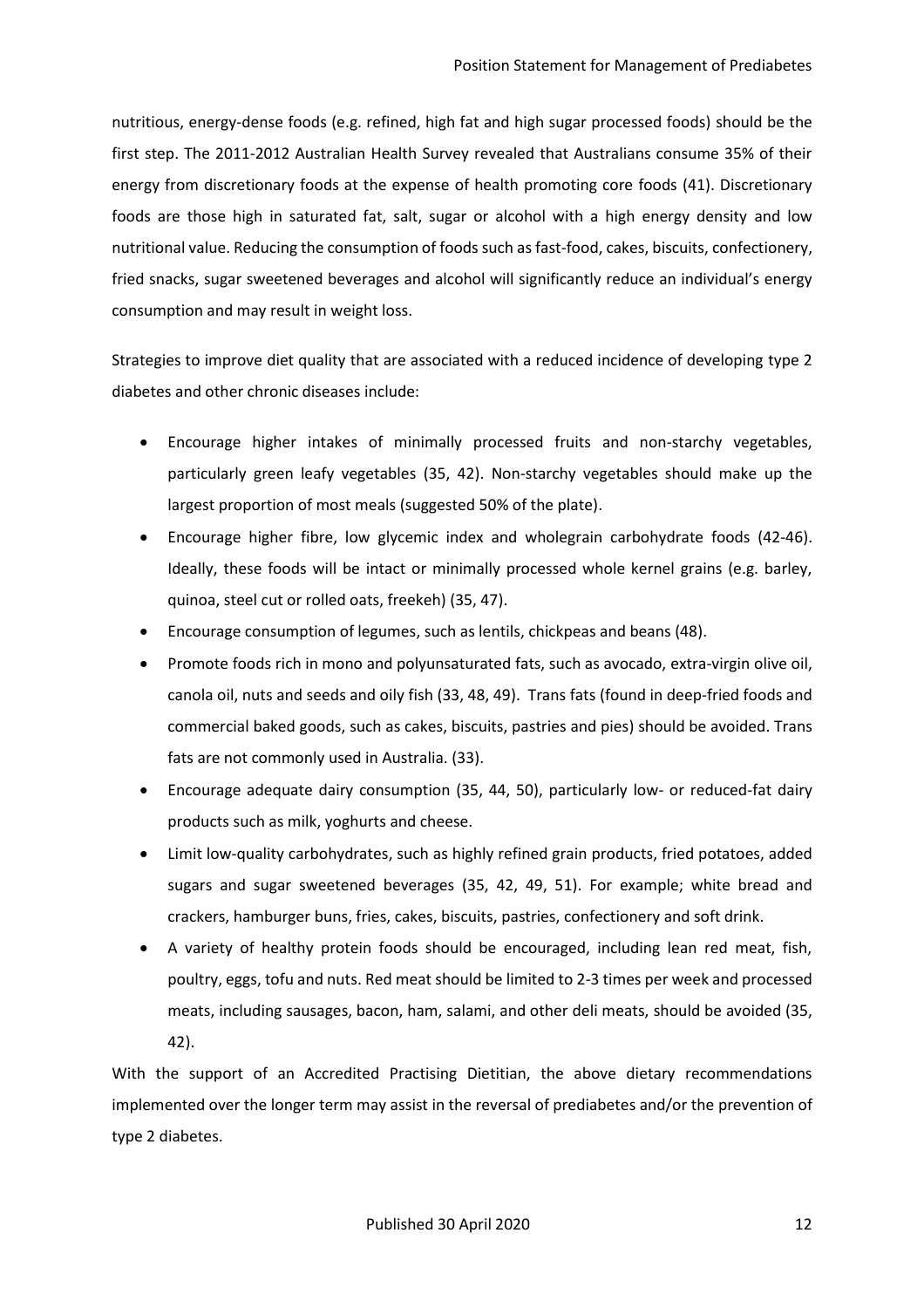#### <span id="page-13-0"></span>*Very Low Calorie Diets*

Very-low-calorie diets (VLCD) using specially prepared meal replacement products, along with regular dietetic support, have been shown to induce weight loss of approximately 15% of initial body weight after 12 weeks, and a significant reduction in blood glucose levels after six months in people with prediabetes (52). Similarly, the Prevention of Diabetes through lifestyle Intervention and population studies in Europe and Worldwide (PREVIEW) showed that in 84% of overweight adult participants with prediabetes starting a low-calorie diet (meal replacements) achieved the targeted ≥ 8% body weight loss within an 8 week timeframe (53). Of the study participants, 64% had IFG-only, 13% had IGT-only, and 23% had both IFG and IGT. The mean weight loss was 11kg (11% total body weight) and was accompanied by significant improvements in risk factors for prediabetes including fat mass, hip circumference, HOMA-IR and metabolic syndrome z-score. If a VLCD is considered, concurrent education and support from an Accredited Practising Dietitian is recommended.

#### <span id="page-13-1"></span>4.2.2 Physical Activity

It is well established that regular physical activity and exercise should be part of a therapeutic strategy to improve blood glucose control. Increased cardiorespiratory fitness has been demonstrated to reduce the risk of developing IFG, type 2 diabetes and attenuate the negative consequences of obesity (54). In addition to reducing the risk of developing IFG and type 2 diabetes, exercise positively affects blood lipids, blood pressure, cardiovascular events, mood, sleep and subsequently, quality of life (55- 57). Both epidemiological and clinical trial data support the recommendation of 30 minutes of moderate-vigorous intensity exercise on most days of the week (58, 59). Participating in resistance training has also been demonstrated to reduce the risk of developing type 2 diabetes by up to 30% (60). Minimal differences between modes of exercise (aerobic or resistance) are apparent, with both improving insulin resistance and assisting with management of prediabetes (57). However, the benefits of exercise on glycaemic control are likely to be additive when both aerobic and resistance exercise are undertaken (61, 62).

To maximise the benefits of exercise and physical activity, individuals with prediabetes should be referred to (where feasible) an Accredited Exercise Physiologist or Physiotherapist, to design an individualised exercise prescription based on the preferences, needs, values and capabilities of the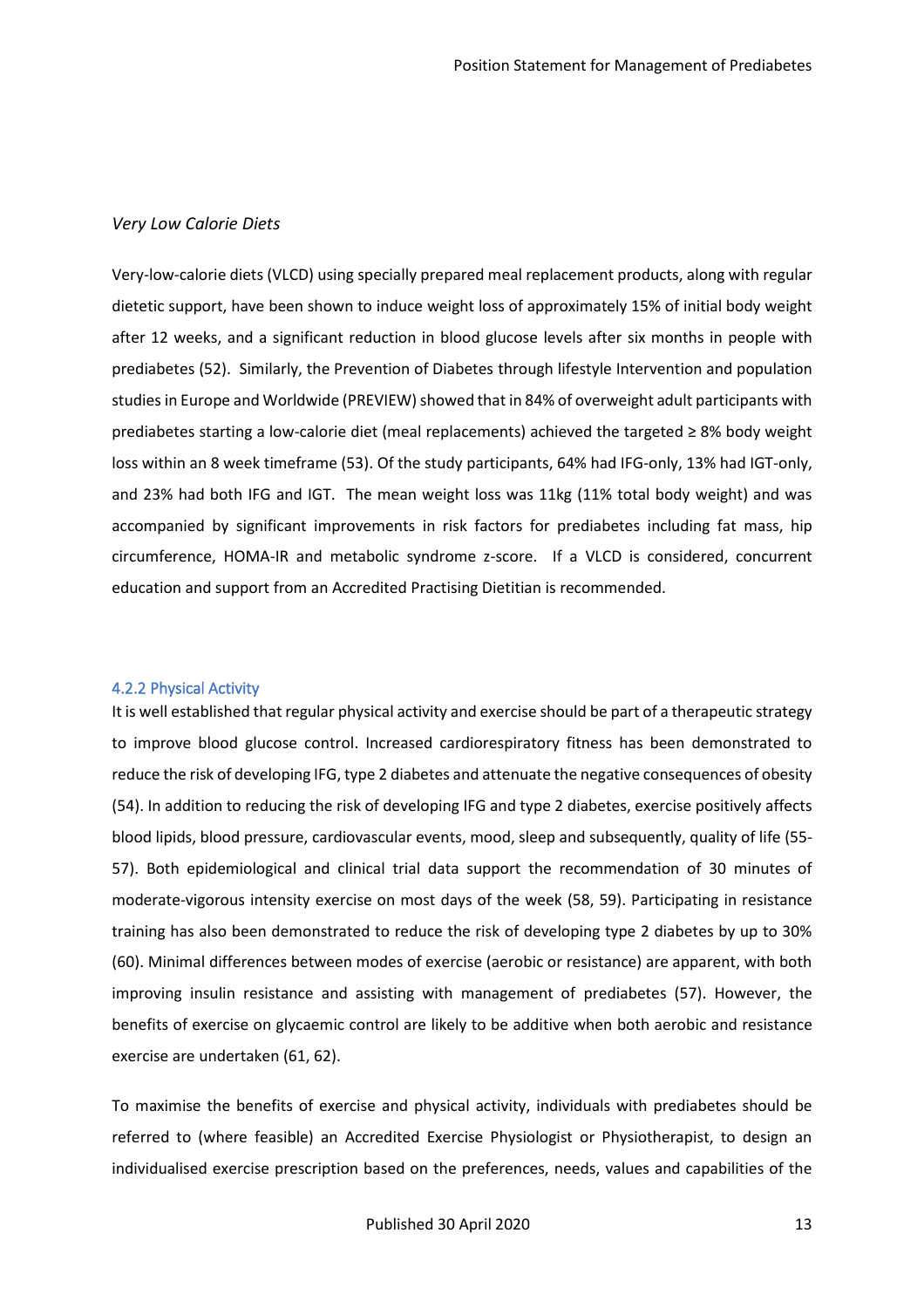individual with the goal to improve cardiorespiratory fitness, muscular fitness and glycaemic control. Ideally, 150-300 minutes of moderate to vigorous intensity aerobic and resistance exercise should be undertaken each week, with no more than two consecutive days without exercising (56). Additional benefit may be obtained with additional exercise or exercise completed at higher intensities, such as high-intensity interval training. Supervised exercise is generally recommended over non-supervised programs to improve compliance along with health and fitness benefits (63, 64).

High-intensity interval training (HIIT) has the potential to induce physiological adaptations that could delay the development of type 2 diabetes in a time efficient manner (65). Results from meta-analyses considering a broad range of populations (including some clinical populations (66, 67) demonstrate that interval training is more effective for improving insulin resistance and cardiorespiratory fitness than moderate-intensity continuous training (i.e. walking). Immediate glucose responses to exercise are variable and likely to be of very short duration; nonetheless, brief improvements in glucose regulation contribute to overall glycaemic control (68). The transient glucose response might be mediated by energy-expenditure, highlighting the potential benefit of HIIT however, exercise should be participated in frequently to optimise the metabolic responses to mitigate the risk of developing IFG or type 2 diabetes (69). Interval training appears to be safe (the nature of and frequency of adverse events is not different to continuous aerobic exercise training), however it is recommended that individuals are clinically stable and supervised to begin with (55). Individuals who are not at elevated risk for adverse events from exercise can begin immediately, increasing the volume and intensity of aerobic exercise slowly to increase their physical capacity. Engaging an Accredited Exercise Physiologist or Physiotherapist for an individualised exercise prescription is recommended to design a program that avoids barriers to exercise/physical activity.

Resistance training is the most effective exercise modality to increase muscle mass, which has been associated with insulin sensitivity and a reduced risk of developing prediabetes (70). Progressive resistance training results in muscle hypertrophy and muscle protein content adaptations, which improve glucose utilisation and regulation (71). Improved muscle strength and body composition have been demonstrated only with prescribed and/or supervised resistance training programs (72), with additional compliance strategies not necessary (73). Participating in resistance training results in improved general health behaviours (74) and completion of greater volumes of aerobic exercise (60). Resistance training should therefore be considered as a critical part of the standard exercise care for prediabetes, that should be formulated with assistance (if not supervised) by an Accredited Exercise Physiologist or Physiotherapist.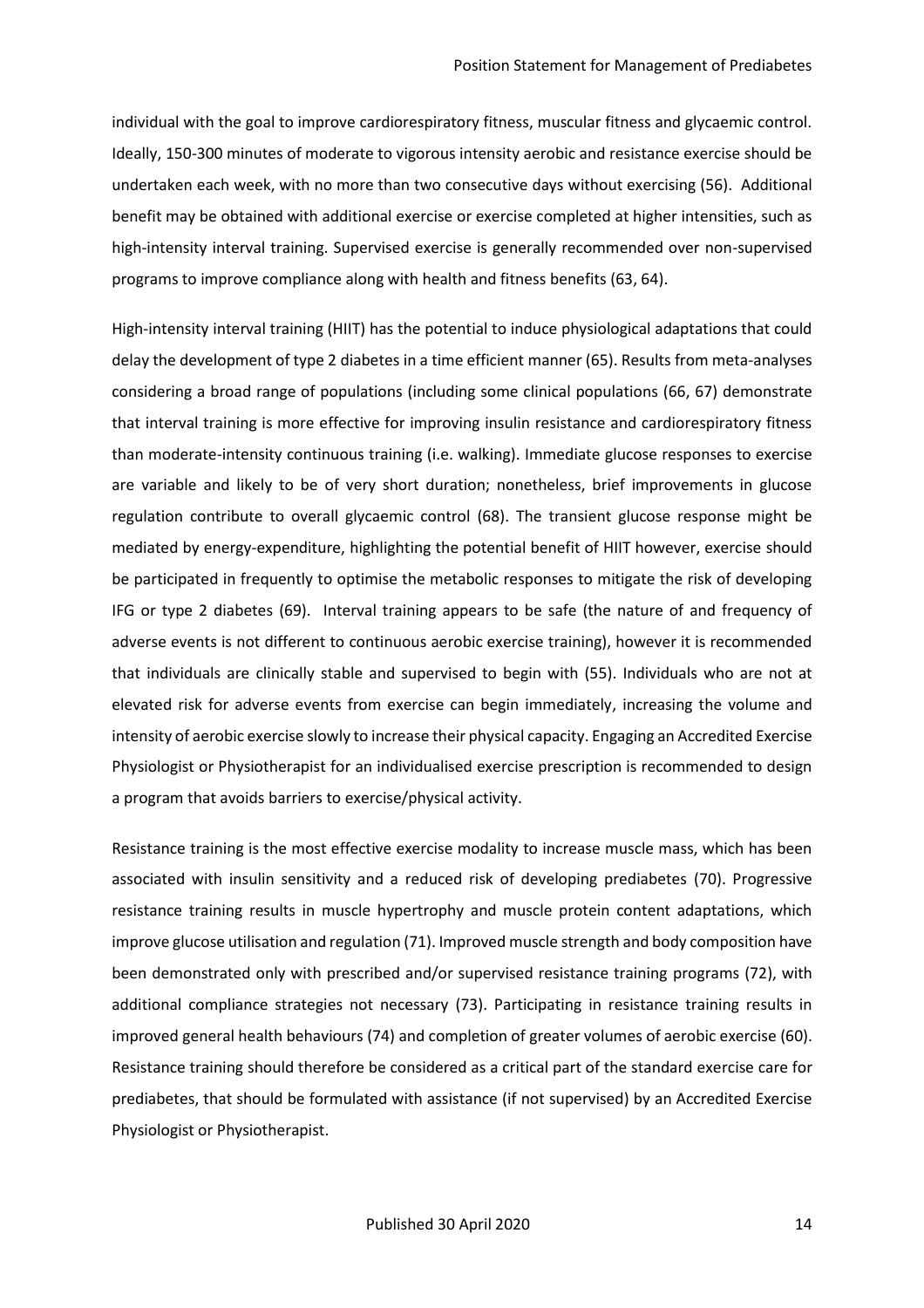In previous exercise and physical activity guidelines (from Australia and the United States of America), it was suggested that 150-300 minutes of aerobic exercise each week could be accumulated in bouts of at least 10 minutes duration (64, 75). The most recent physical activity guidelines from the United States of America have removed the necessity for bouts of aerobic exercise to be of at least 10 minutes duration and instead are promoting regular movement and activity throughout the day to accumulate between 150 and 300 minutes of active time (76). In addition to performing regular exercise, strong evidence supports reducing overall sedentary time while a growing evidence-base supports regularly disrupting sedentary behaviour. Prolonged sitting has a negative influence on glycaemic control (77, 78), which is proportional to the severity of insulin resistance experienced (79). Interrupting prolonged sitting with light or moderate intensity activity such as walking, has demonstrated substantial improvements in glucose metabolism (80-82). Individuals at risk of developing type 2 diabetes, such as those with prediabetes, should reduce the amount of time they spend in sedentary behaviours and complete brief resistance or aerobic activity breaks from sitting every 30 minutes (64). It is important to note that adhering to baseline exercise guidelines might not be sufficient to mitigate the metabolic or cardiovascular risks associated with prolonged sedentary behaviour (83-85).

#### <span id="page-15-0"></span>4.3 Pharmacotherapy

Several classes of medications have been assessed for their potential to prevent or delay the progression from prediabetes to type 2 diabetes, though none have a specific Therapeutic Goods Administration (TGA) indication for prevention of type 2 diabetes. Nor have any trials shown benefit of medications for clinical outcomes beyond prevention of type 2 diabetes, such as myocardial infarction or renal failure. Lifestyle intervention is ultimately recommended as primary intervention and one has to balance the risk to benefit ratio of any medication that may be considered.

Glucose-lowering agents (GLA) such as metformin,  $\alpha$ -glucosidase inhibitors, thiazolidinediones and drugs used for obesity treatment have been considered for their capacity to delay progression to diabetes. Whether GLAs prevent the progression to type 2 diabetes or merely reduce the blood glucose on the day they are taken is still uncertain. GLAs such as metformin are generally not as effective as an intensive lifestyle intervention. Therefore, pharmacotherapy for diabetes prevention, in conjunction with intensive lifestyle modification, is likely to be most beneficial in younger adults, as the long-term benefits of a delay in type 2 diabetes onset may be the greatest in this group. This combination of lifestyle and GLA, however, has not been tested explicitly in trials (86).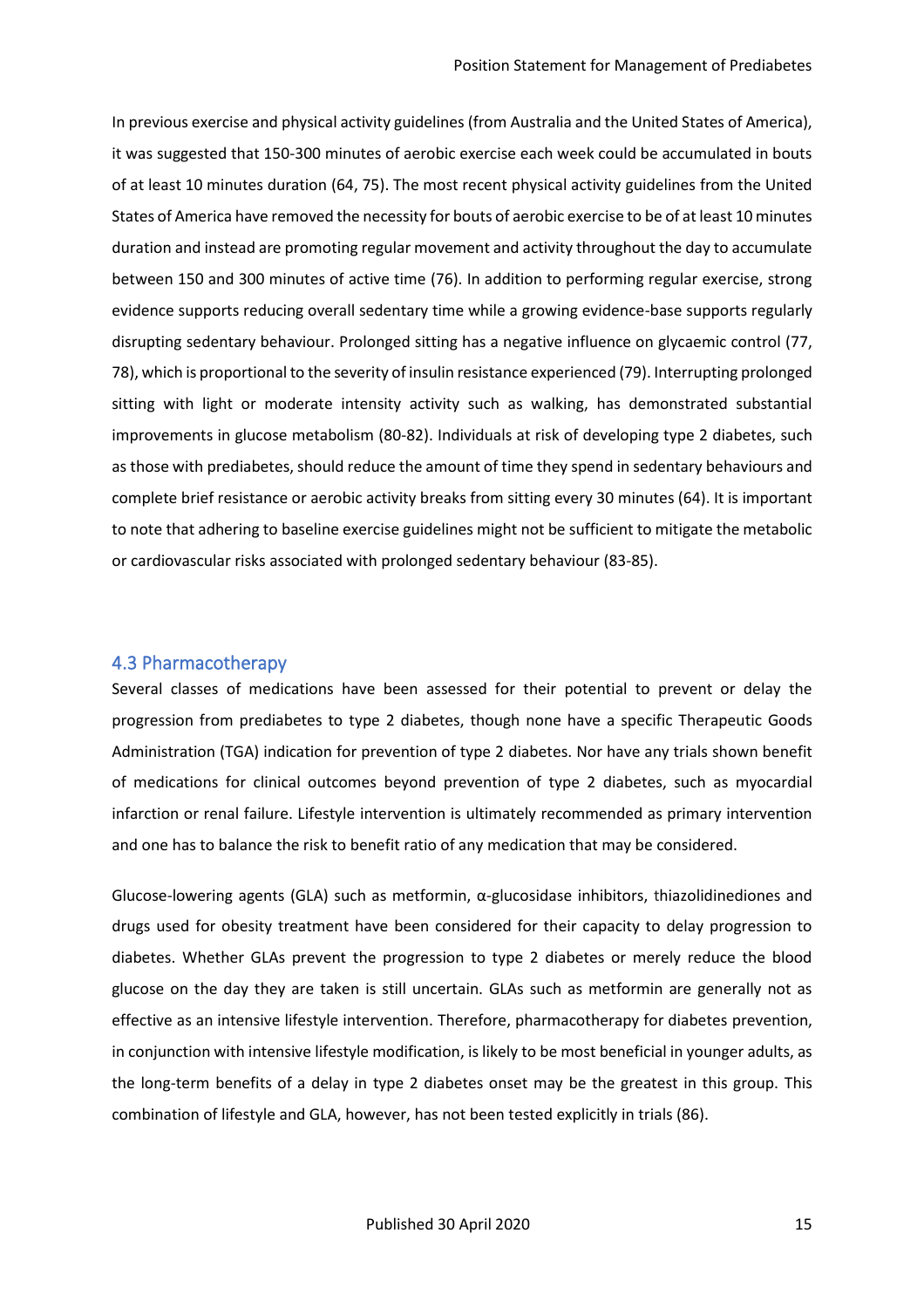Metformin is safe, inexpensive and has the strongest evidence regarding effectiveness of diabetes prevention (87, 88). A systematic review and meta-analysis reported that metformin treatment in individuals at risk for diabetes improves weight, lipid profiles, insulin resistance, and reduces newonset diabetes by 40% (87). The Diabetes Prevention Program (DPP) demonstrated that the benefits of reduced risk of diabetes with metformin remained at the 15-year follow-up, with continued use of metformin in the pharmacology intervention arm (88).

Other medications that have been reported to reduce the incidence of diabetes in those at risk (IGT or prediabetes) include acarbose, thiazolidinediones, liraglutide, and the combination of phentermine and topiramate (27, 89-95).

#### <span id="page-16-0"></span>4.4 Metabolic surgery

In individuals 37 to 60 years with morbid obesity, identified as a body mass index (BMI) of ≥34 in males and ≥38 in females bariatric surgery has been shown to be effective in the prevention of progression to type 2 diabetes (95, 96). The Swedish Obesity Subject study reported type 2 diabetes (aged 37-60 years) incidence rates of 28.4 and 6.8 cases per 1000 person-years in the surgery and control groups respectively (95, 96). The effect of bariatric surgery on prevention of progression to diabetes was influenced by the presence or absence of IFG but not by BMI; IFG at baseline was associated with a more distinct diabetes prevention effect of metabolic surgery (95, 96).

In Australia, eligibility criteria for surgery are primarily based on body mass index (BMI) and the presence of obesity-related complications (97).

#### <span id="page-16-1"></span>4.5 Psychosocial Care

Individuals with prediabetes are at a higher risk of depression and anxiety (98). The combination of prediabetes and depression or anxiety symptoms has been associated with a higher risk of developing type 2 diabetes, above either health condition alone (99). Furthermore, the numerous daily selfmanagement tasks involved in managing a chronic condition can be complex and challenging and places individuals at an increased risk of diabetes-related distress (98). Although, the evidence currently exists for type 1 and 2 diabetes, rather than prediabetes at this stage, psychological distress may reduce the capacity to engage in daily health management behaviours; therefore, prediabetes management plans should include psychological/emotional care and support as well as behaviour change support (98). Ongoing psychological care should be provided through regular interactions with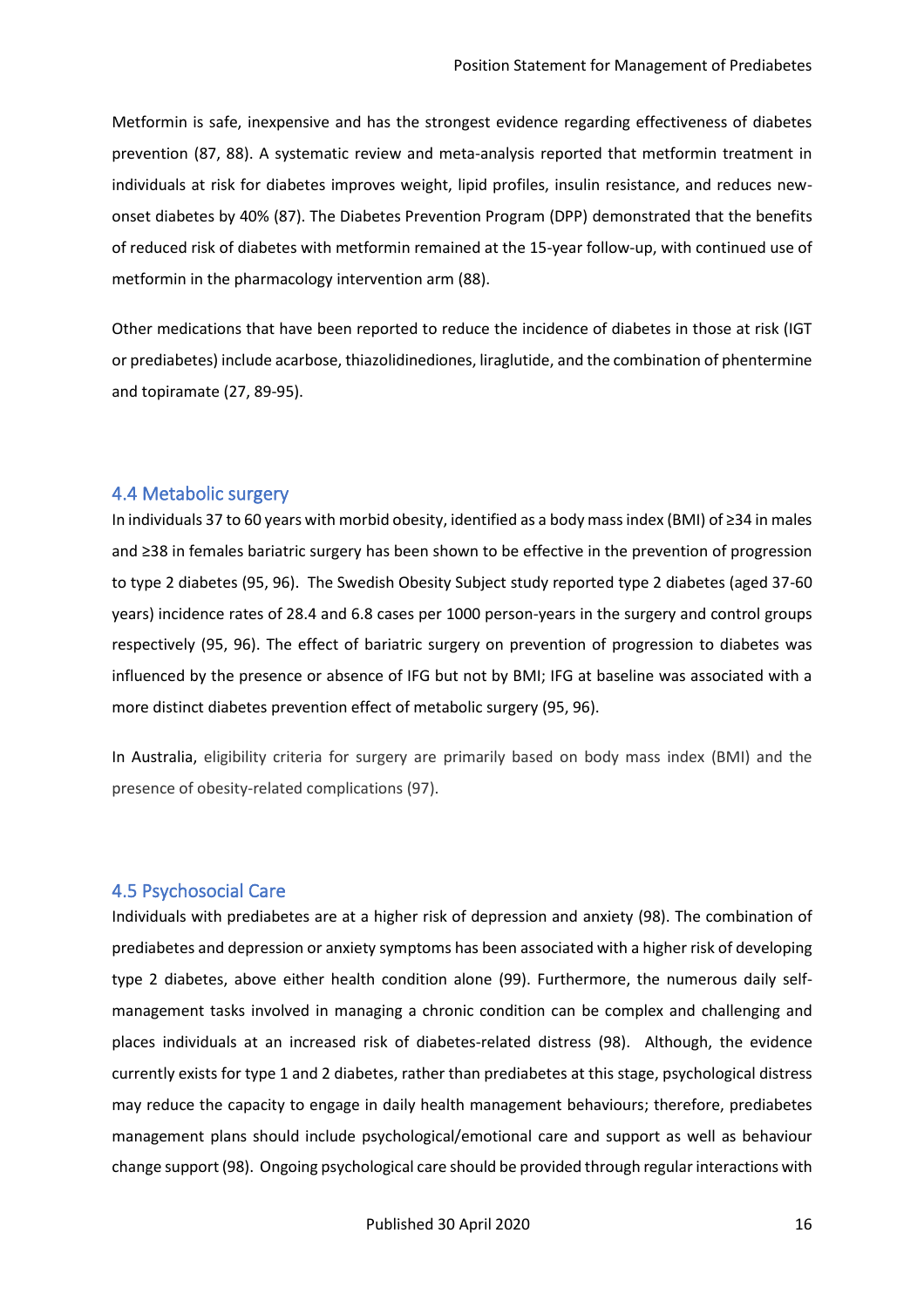the GP and multidisciplinary team. This can be further supported through referral to a counsellor, psychologist or psychiatrist as appropriate.

#### *Supporting Behaviour Change*

- Define self-care behaviours that the individual is confident they can change;
- Collaborative goal setting with individual;
- Define strategies to achieve the goal (including barriers to change);
- Change and track outcomes;
- Continuing support and referral as needed.

#### <span id="page-17-0"></span>*Tips to Providing Emotional Support*

- Identify individuals who are suffering distress;
- Alleviate distress (CBT, reinforce positive behaviours, realistic expectations, enhance motivation);
- Identify those suffering from psychiatric disorders including depression and refer those to specialist mental health care;
- Encourage healthy lifestyles including healthy eating, physical activity, improved sleep and stress management, to support mental health.

Further information for health professionals can be found in the *National Diabetes Services Scheme (NDSS) Diabetes and Emotional Health: A handbook for health professionals supporting adults with type 1 or type 2 diabetes* (98).

## <span id="page-17-1"></span>4.6 Putting it Together: Creating a holistic prediabetes management plan

A diagnosis of prediabetes is a critical time to implement a management plan to reverse prediabetes or at least, delay onset of type 2 diabetes. The culmination of this section highlights that the management of prediabetes needs to have a multipronged approach. Management strategies should be person-centred and may include healthy eating, physical activity, pharmacotherapy (when appropriate), psychological support and/or other concurrent lifestyle and health interventions as required. Consequently, there is a wide range of health professionals involved in the multidisciplinary team providing care and support of individuals with prediabetes (see section 4.1). The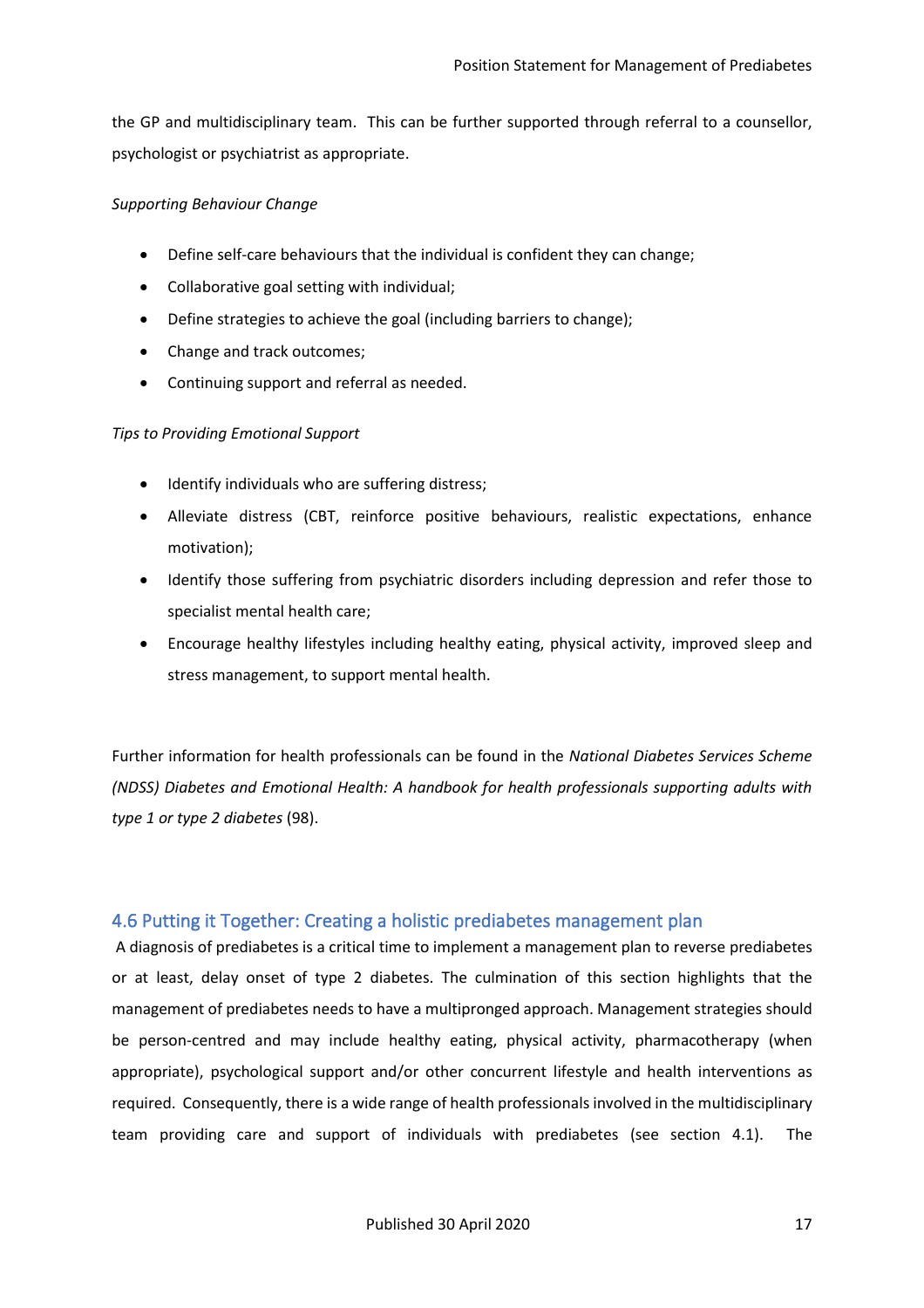multidisciplinary team needs to work cohesively and communicate effectively to provide consistent advice and support.

Care needs to be culturally-appropriate and person-centred, treating the individual as an active decision-maker in their own health and prediabetes management plan. Making a management plan in collaboration with the individual helps to identify what is important to them, the knowledge they already have and what is needed/wanted, barriers to change and setting realistic and personallyrelevant goals. Considering a person's readiness and willingness to make a change as well as their existing knowledge and understanding of prediabetes is an important starting point.

#### <span id="page-18-0"></span>*Group Education Programs for Prediabetes*

Structured group education programs targeting lifestyle and behaviour change have been shown to be beneficial for individuals with prediabetes (8). Group education programs can be a time-, resourceand cost-efficient approach to providing education and support to individuals with prediabetes. They also have the benefit of allowing peer-to-peer sharing, learning and support.

Programs may be provided by the primary care team or by public, private or community organisations with expertise in prediabetes and healthy eating, physical activity and weight management. Regardless, group education programs should be local, evidence-based and have reproducible outcomes. Referral to group education programs should complement, rather than replace, ongoing individual care within the primary care setting. It is imperative that the primary care team members are familiar with, and agree with, the key principles of the program and provide ongoing education and care consistent with the teachings of the program for it to be effective.

#### <span id="page-18-1"></span>*Characteristics of a quality prediabetes education program*

- Evidence-based, reflect clinical guidelines and cover the following: knowledge and understanding, self-management and self-determination. Programs can be considered evidence-based if they have a theoretical basis and/or are supported by published evidence in peer reviewed journals or another base to show its effectiveness;
- Person-centred, using a variety of techniques to promote active learning, and be flexible enough to meet different needs, personal choices and learning styles;
- Led by an appropriately trained facilitator, as defined by the program;
- Include a written curriculum with clearly defined learning aims, objectives, and proposed outcomes;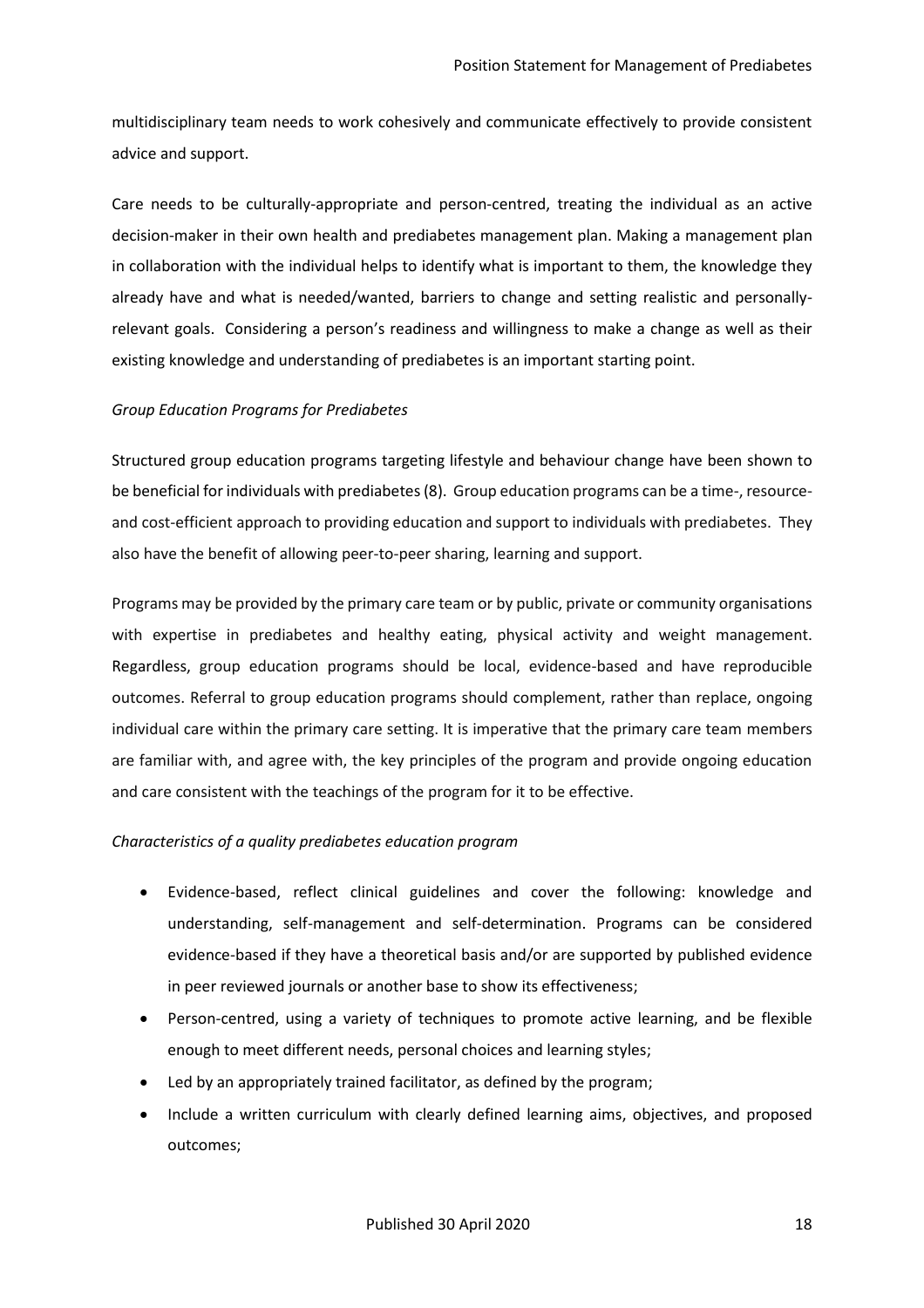- Content and resources must be evaluated for appropriate readability and health literacy levels for the program's target population;
- Evaluation that measures program aims and objectives, program fidelity and supports continuous quality improvement.

## <span id="page-19-0"></span>*Referral Pathways*

The GP is responsible for coordinating the care of individuals with prediabetes including referrals to appropriate members of the multidisciplinary team as needed.

The Medicare Chronic Disease Management Plan (CDMP) provides 5 rebated visits (10 for Aboriginal and Torres Strait Islander people) to allied health professionals within an individual's multidisciplinary team. This includes: Accredited Practising Dietitians, Accredited Exercise Physiologists, Physiotherapists, Credentialled Diabetes Educators, or Social Workers. There is no list of eligible chronic medical conditions, rather a general definition "A chronic medical condition is one that has been (or is likely to be) present for six months or longer, for example, asthma, cancer, cardiovascular disease, diabetes, musculoskeletal conditions and stroke". The Department of Health website states "the CDM items are designed for patients who require a structured approach, including those requiring ongoing care from a multidisciplinary team". It is important to note that subsidised may not be completely covered, and therefore a gap payment may still be payable. A CDMP may be available to people with prediabetes if they have additional chronic health conditions, such as CVD, asthma, osteoporosis or osteoarthritis. Currently, those with prediabetes alone (i.e. without comorbidities) are unable to access allied health care through a CDMP.

Alternatively, individuals could choose to access private allied health services, if available and affordable. Private health funds may provide some rebate, depending on an individual's level and type of cover, however out-of-pocket expenses are still likely. Improved funding and access to services are required for individuals with prediabetes to support and encourage healthy lifestyle strategies and delay or prevent the onset of type 2 diabetes. Local accredited health professionals can be identified through the governing professional bodies.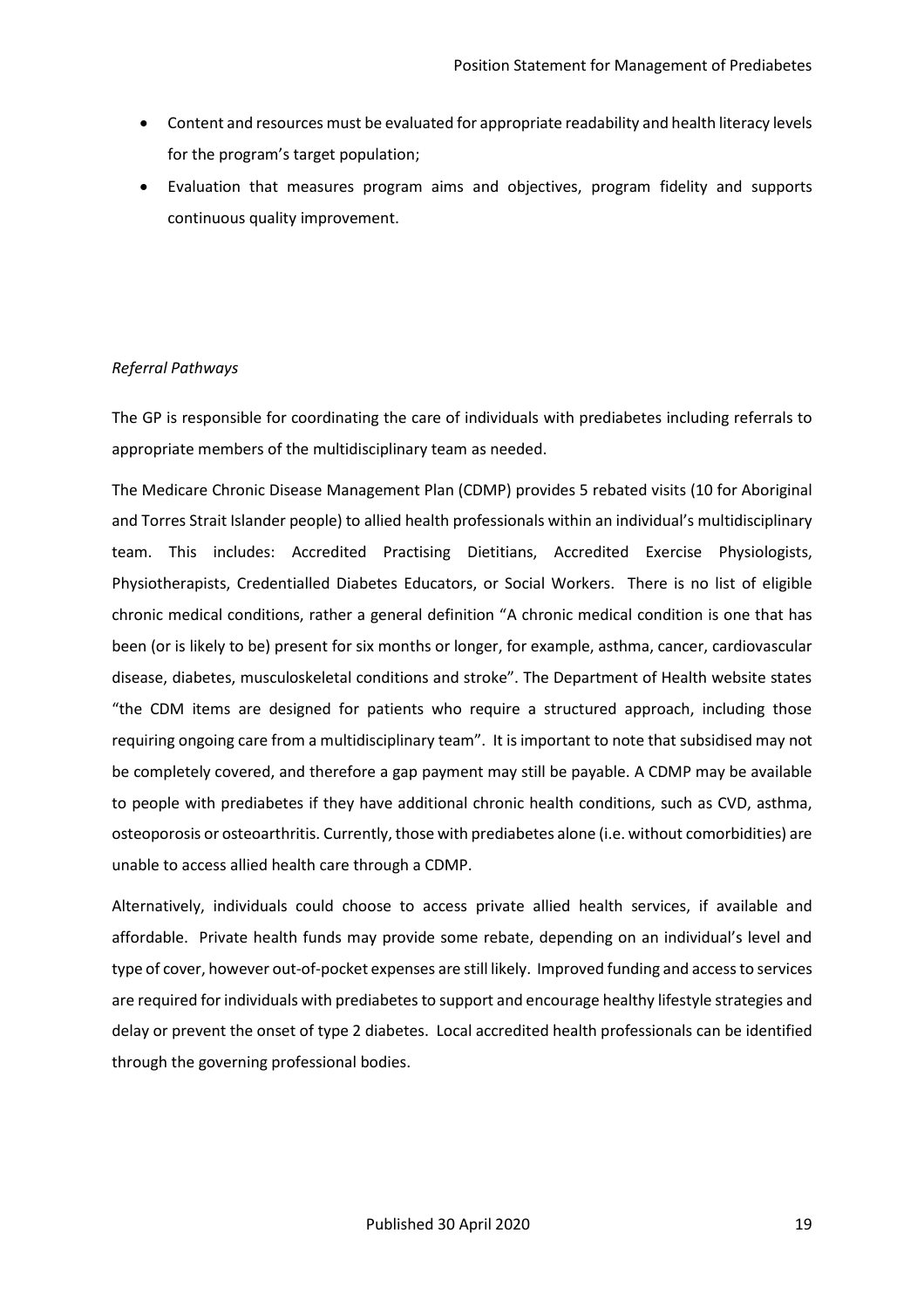# <span id="page-20-0"></span>4.7 Ongoing Monitoring and Support

There is no indication for self-monitoring capillary blood glucose levels by individuals with prediabetes. In line with the RACGP guidelines for type 2 diabetes, individuals with prediabetes are also at low risk of hypoglycaemia and therefore self-monitoring of blood glucose is not recommended (22).

The frequency of ongoing monitoring of pathology and other biomarkers needs to be individualised. Annual retesting of HbA1c is recommended and supported by Medicare. Other health outcomes, such as weight, lipids and blood pressure can be reassessed at the discretion of the multidisciplinary team and in conjunction with the person with prediabetes to assess the efficacy of interventions and disease progression.

Ongoing support from the GP and other health professionals in the multidisciplinary team is vital to encourage and assist individuals to achieve and maintain specific and overall health and lifestyle improvements. Many diabetes prevention programs in the literature provided extensive health professional contact hours for advice and ongoing support over long periods of time (100, 101). While this can be difficult to replicate in practice, it highlights the importance of building strong, supportive, lasting professional relationships with individuals on top of providing clinical education and advice.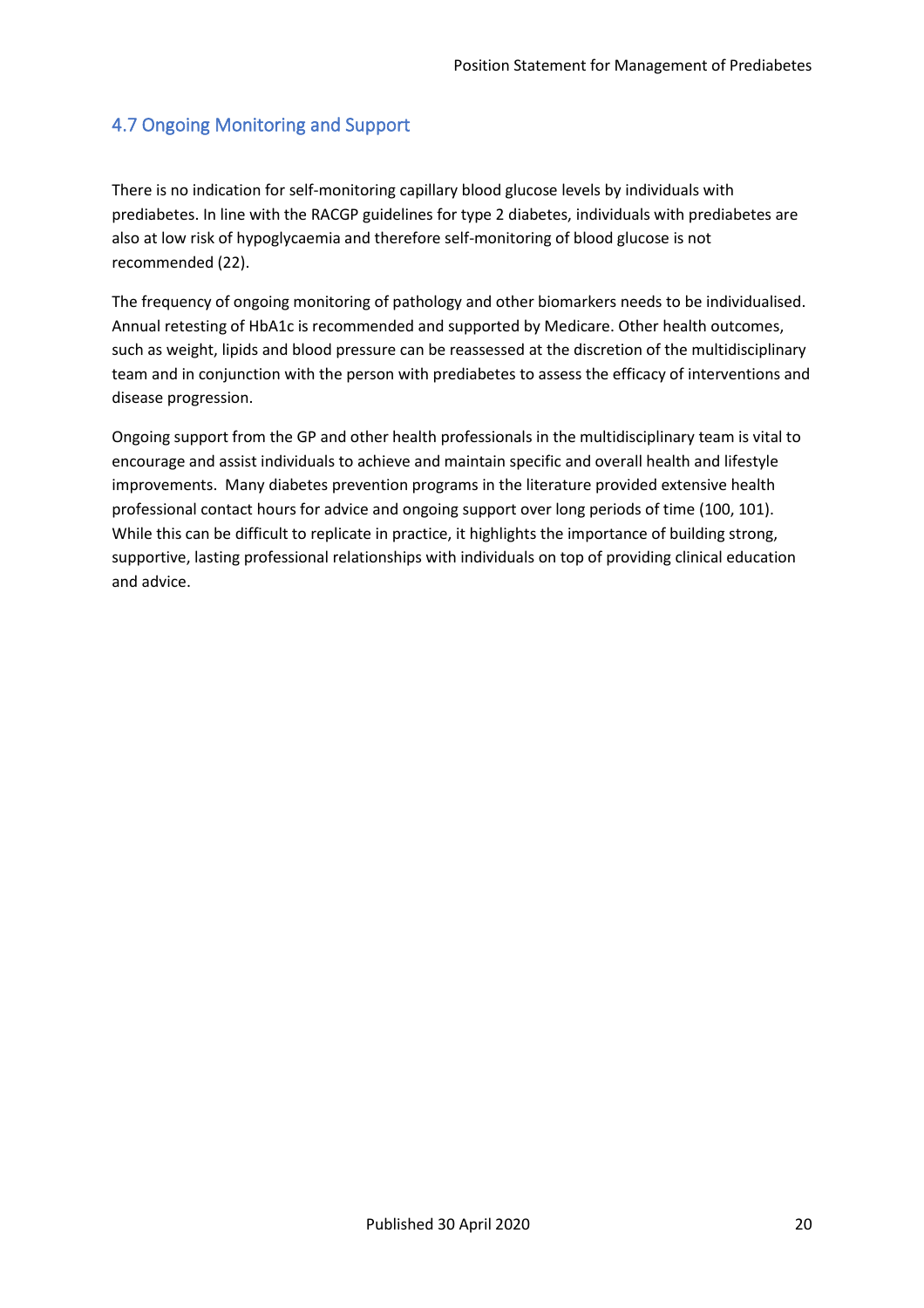## <span id="page-21-0"></span>References

- 1. Shaw J, Tanamas S. Diabetes: the silent pandemic and its impact on Australia. . Melbourne, Australia; 2012.
- 2. NSW Ministry of Health. NSW Diabetes Prevention Framework. North Sydney: NSW Ministry of Health,; 2016.
- 3. Twigg SM, Kamp MC, Davis TM, Neylon EK, Flack JR. Prediabetes: a position statement from the Australian Diabetes Society and Australian Diabetes Educators Association. Med J Aust. 2007;186(9):461-5.
- 4. Australian Government Department of Health and Ageing. Australian National Health Strategy, 2016-2020. Canberra, ACT: Commonwealth of Australia; 2015.
- 5. Abdul-Ghani M, Tripathy D, DeFronzo R. Contributions of beta-cell dysfunction and insulin resistance to the pathogenesis of impaired glucose tolerance and impaired fasting glucose. Diabetes Care. 2006;29(5):1130-9.
- 6. Harris MF. The metabolic syndrome. Aust Fam Physician. 2013;42(8):524-7.
- 7. International Diabetes Federation. The IDF consensus worldwide de finition of the Metabolic Syndrome. Brussels, Belgium: International Diabetes Federation; 2006.
- 8. Nankervis A MH, Moses R, Ross GP, Callaway L, Porter C, Jeffries W, Boorman C, De Vries B, McElduff A. for the Australasian Diabetes in Pregnancy Society. ADIPS Consensus Guidelines for the Testing and Diagnosis of Gestational Diabetes Mellitus in Australia. . 2013.
- 9. World Health Organisation. Diagnostic Criteria and Classification of Hyperglycaemia First Detected in Pregnancy. Switzerland: World Health Organisation; 2013.
- 10. Australian Institute of Health and Welfare. Diabetes in pregnancy 2014–2015. Canberra: AIHW; 2019.
- 11. Wong VW, Lin A, Russell H. Adopting the new World Health Organization diagnostic criteria for gestational diabetes: How the prevalence changes in a high-risk region in Australia. Diabetes Res Clin Pract. 2017;129:148-53.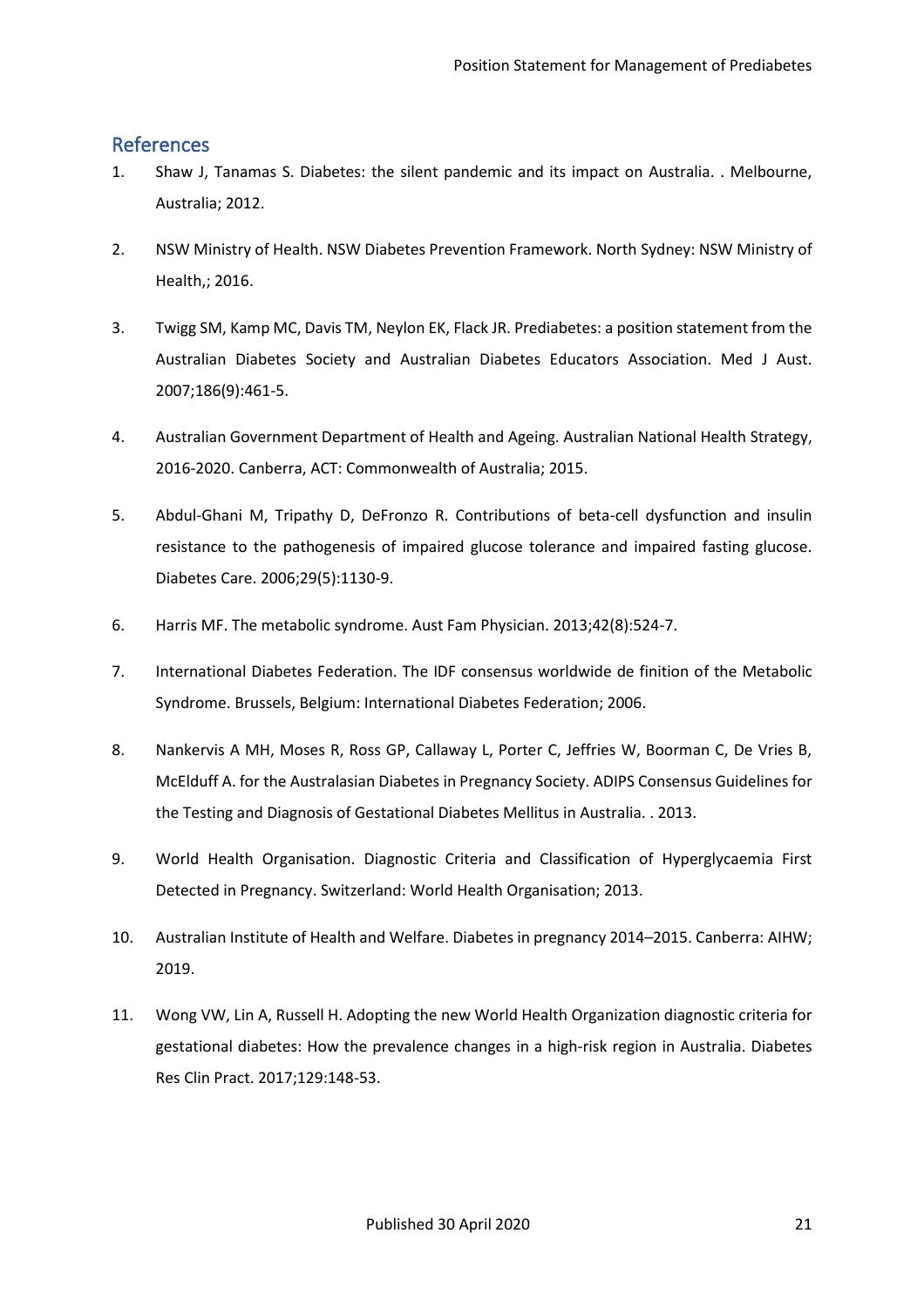- 12. Lee AJ, Hiscock RJ, Wein P, Walker SP, Permezel M. Gestational diabetes mellitus: clinical predictors and long-term risk of developing type 2 diabetes: a retrospective cohort study using survival analysis. Diabetes Care. 2007;30(4):878-83.
- 13. Metzger BE, Lowe LP, Dyer AR, Trimble ER, Chaovarindr U, Coustan DR, et al. Hyperglycemia and adverse pregnancy outcomes. New England Journal of Medicine. 2008;358(19):1991-2002.
- 14. Kim C, Newton KM, Knopp RH. Gestational diabetes and the incidence of type 2 diabetes: a systematic review. Diabetes Care. 2002;25:1862-8.
- 15. Dabelea D, Knowler WC, Pettitt DJ. Effect of diabetes in pregnancy on offspring: follow-up research in the Pima Indians. J Matern Fetal Med. 2000;9(1):83-8.
- 16. Dabelea D, Crume T. Maternal Environment and the Transgenerational Cycle of Obesity and Diabetes. Diabetes. 2011;60:1849-55.
- 17. Huang Y, Ca X, Mai W, Li M, Hu Y. Association between prediabetes and risk of cardiovascular disease and all cause mortality: systematic review and meta-analysis. Br Med J. 2016;355(i5953).
- 18. Shaw JE, Zimmet PZ, de Courten M, Dowse GK, Chitson P, Gareeboo H, et al. Impaired fasting glucose or impaired glucose tolerance. What best predicts future diabetes in Mauritius? Diabetes Care. 1999;22(3):399-402.
- 19. DECODE Study Group. Glucose tolerance and cardiovascular mortality: comparison of fasting and 2-hour diagnostic criteria. Arch Intern Med. 2001;161:397-405.
- 20. Barr ELM, Zimmet PZ, Welborn TA, Jolley D, Magliano DJ, Dunstan DW, et al. Risk of cardiovascular and all-cause mortality in individuals with diabetes mellitus, impaired fasting glucose, and impaired glucose tolerance: the Australian Diabetes, Obesity, and Lifestyle Study (AusDiab). Circulation. 2007;116:151-7.
- 21. Chen L, Magliano DJ, Balkau B, Colagiuri S, Zimmet PZ, Tonkin AM, et al. AUSDRISK: an Australian Type 2 Diabetes Risk Assessment Tool based on demographic, lifestyle and simple anthropometric measures. Med J Aust. 2010;192(4):197-202.
- 22. Royal Australian College of General Practitioners. General Practice management in type 2 diabetes, 2016-18. East Melbourne, Vic: RACGP; 2016.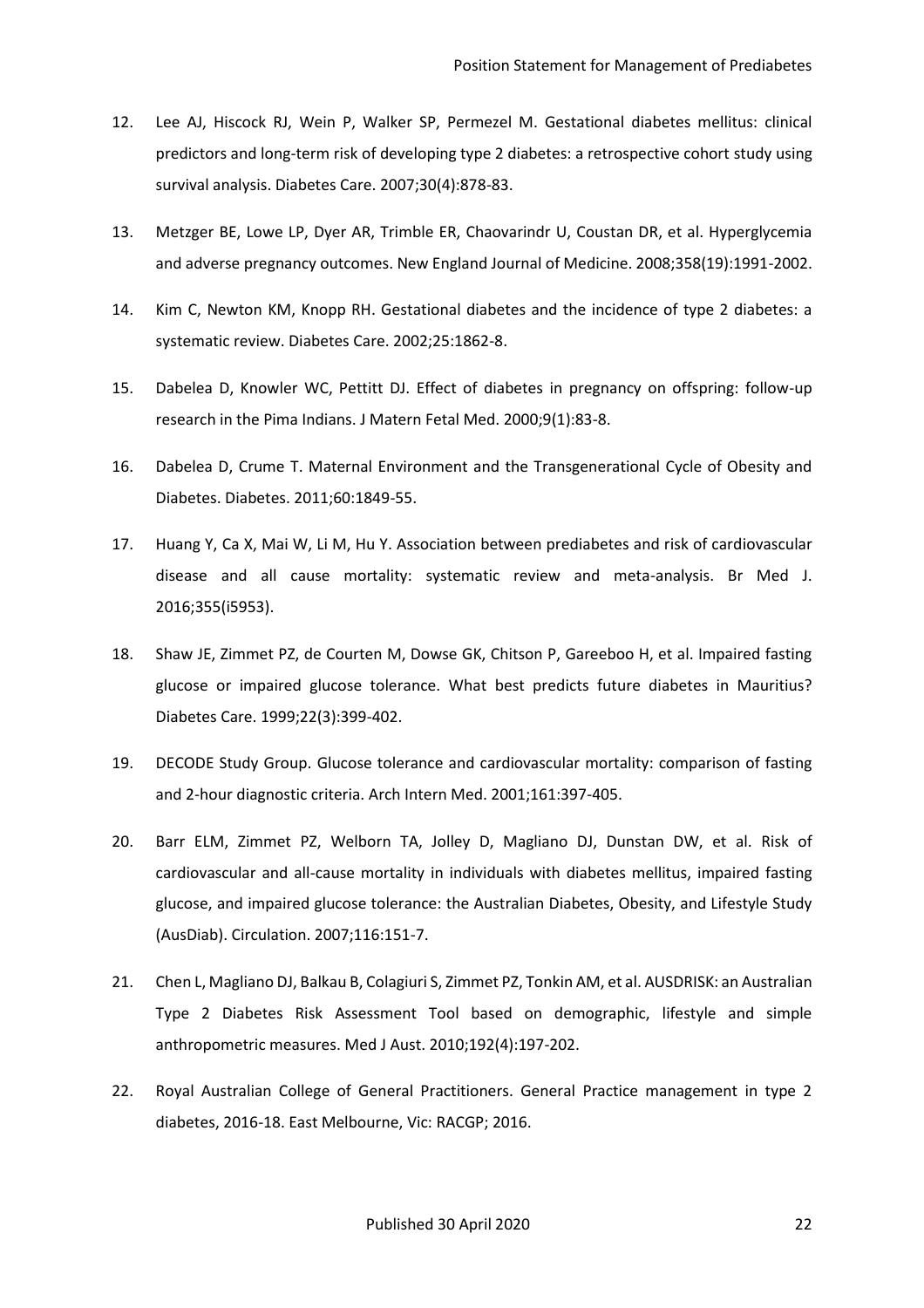- 23. American Diabetes Association. Standards of Medical Care 2019. Diabetes Care. 2019;42(S1):S1- S193.
- 24. International Expert Committee. International Expert Committee report on the role of the A1C assay in the diagnosis of diabetes. Diabetes Care. 2009;32(7):1327-34.
- 25. Diabetes Canada Clinical Practice Guidelines Expert Committee. Diabetes Canada 2018 Clinical Practice Guidelines for the Prevention and Management of Diabetes in Canada. Canadian Journal of Diabetes. 2018;42(Suppl 1):S1-S325.
- 26. National Institute for Health and Care Excellence (NICE). NICE, UK 2017. Type 2 diabetes: prevention in people at high risk. https://www.nice.org.uk/Guidance/PH38
- 27. Paulweber B, Valensi P, Lindström J, Lalic NM GC, McKee M, Kissimova-Skarbek K, et al. A European evidence-based guideline for the prevention of type 2 diabetes. Horm Metab Res. 2010;42 Suppl 1:S3-36.
- 28. Penn L, White M, Lindström J, Boer ATd, Blaak E, Eriksson JG, et al. Importance of Weight Loss Maintenance and Risk Prediction in the Prevention of Type 2 Diabetes: Analysis of European Diabetes Prevention Study RCT. PLoS One. 2013;8(2):e57143.
- 29. Diabetes Prevention Program Research Group. Reduction in the incidence of type 2 diabetes with lifestyle intervention or metformin. N Engl J Med. 2002;346(6):393-403.
- 30. Li G, Zhang P, Wang J, Gregg E, Yang W, Gong Q, et al. The long-term effect of lifestyle interventions to prevent diabetes in the China Da Qing Diabetes Prevention Study: a 20-year follow-up study. Lancet. 2008;371(9626):1783-9.
- 31. National Health and Medical Research Council. The Australian Dietary Guidelines. Canberra, Australia; 2013.
- 32. Johnston BC, Kanters S, Bandayrel K, Wu P, Naji F, Siemieniuk RA, et al. Comparison of weight loss among named diet programs in overweight and obese adults: a meta-analysis. J Am Med Assoc. 2014;312(9):923-33.
- 33. Forouhi NG, Krauss RM, Taubes G, Willett W. Dietary fat and cardiometabolic health: evidence, controversies, and consensus for guidance. Br Med J. 2018;361:k2139.
- 34. Forouhi NG, Misra A, Mohan V, Taylor R, Yancy W. Dietary and nutritional approaches for prevention and management of type 2 diabetes. Br Med J. 2018;361:k2234.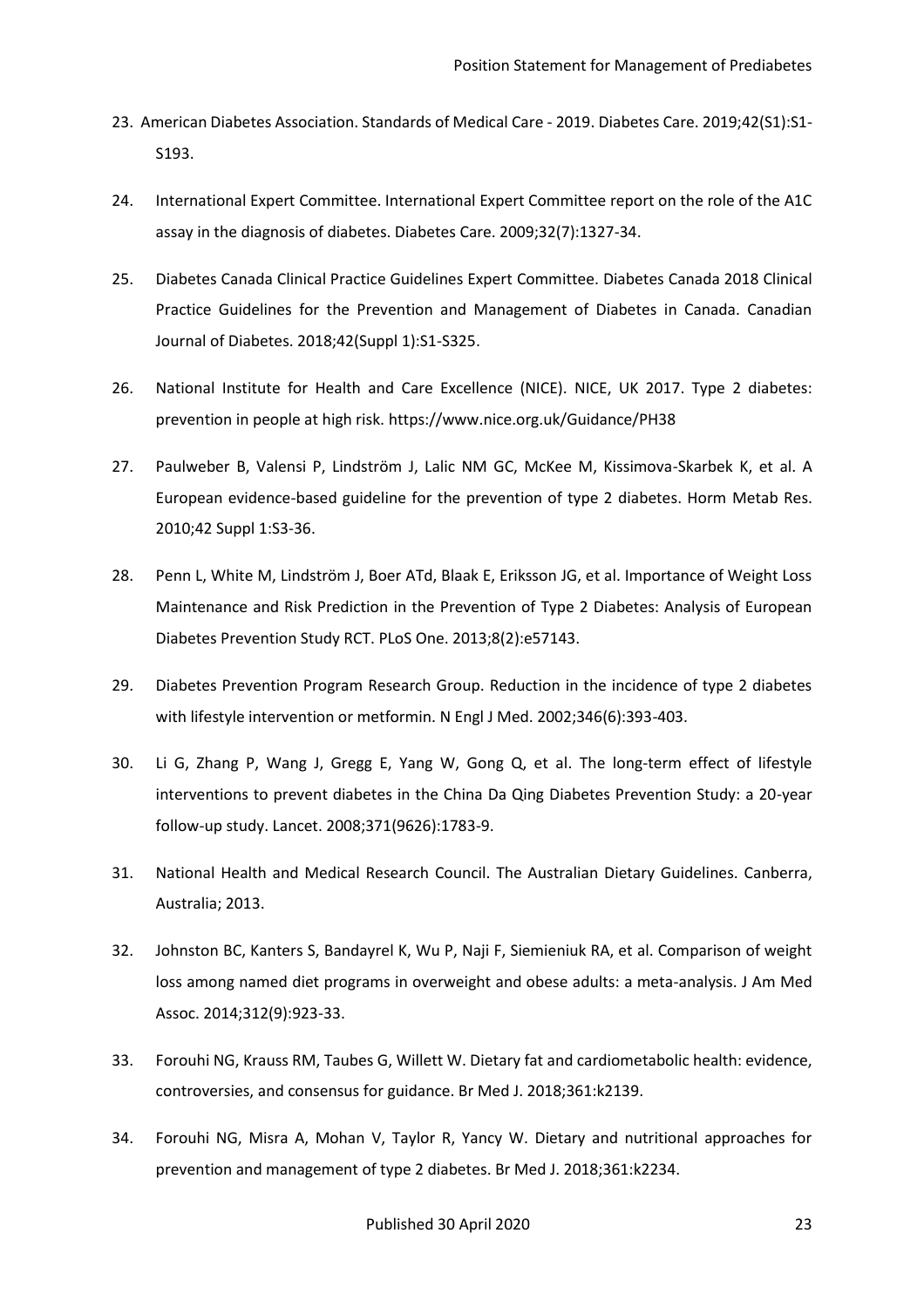- 35. Mozaffarian D. Dietary and Policy Priorities for Cardiovascular Disease, Diabetes, and Obesity: A Comprehensive Review. . Circulation. 2016;133(2):187-225.
- 36. Ajala O, English P, Pinkney J. Systematic review and meta-analysis of different dietary approaches to the management of type 2 diabetes. The American Journal of Clinical Nutrition. 2013;97(3):505-16.
- 37. Tonstad S, Stewart K, Oda K, Batech M, Herring RP, Fraser GE. Vegetarian diets and incidence of diabetes in the Adventist Health Study-2. Nutr Metab Cardiovasc Dis. 2013;23(4):292-9.
- 38. Liese AD, Nichols M, Sun XDA, R. B. Jr., Haffner SM. Adherence to the DASH Diet is inversely associated with incidence of type 2 diabetes: the insulin resistance atherosclerosis study. Diabetes Care. 2009;32(8):1434-6.
- 39. Lacoppidan S, Kyrø C, Loft S, Helnæs A, Christensen J, Hansen C, et al. Adherence to a Healthy Nordic Food Index Is Associated with a Lower Risk of Type-2 Diabetes--The Danish Diet, Cancer and Health Cohort Study. Nutrients. 2015;7(10):8633-44.
- 40. Hall KD, Bemis T, Brychta R, Chen KY, Courville A, Crayner EJ, et al. Calorie for Calorie, Dietary Fat Restriction Results in More Body Fat Loss than Carbohydrate Restriction in People with Obesity. Cell Metabolism. 2015;22(3):427.
- 41. Australian Bureau of Statistics. Australian Health Survey: Consumption of food groups from the Australian Dietary Guidelines. Canberra, Australia: ABS; 2016.
- 42. Schwingshackl L, Hoffmann G, Lampousi AM, Knuppel S, Iqbal K, Schwedhelm C, et al. Food groups and risk of type 2 diabetes mellitus: a systematic review and meta-analysis of prospective studies. . Eur J Epidemiol. 2017;32(5):363-75.
- 43. Aune D, Keum N, Giovannucci E, Fadnes LT, Boffetta P, Greenwood DC, et al. Whole grain consumption and risk of cardiovascular disease, cancer, and all cause and cause specific mortality: systematic review and dose-response meta-analysis of prospective studies. Br Med J. 2016;353.
- 44. Aune D, Norat T, Romundstad P, Vatten LJ. Whole grain and refined grain consumption and the risk of type 2 diabetes: a systematic review and dose-response meta-analysis of cohort studies. Eur J Epidemiol. 2013;28(11):845.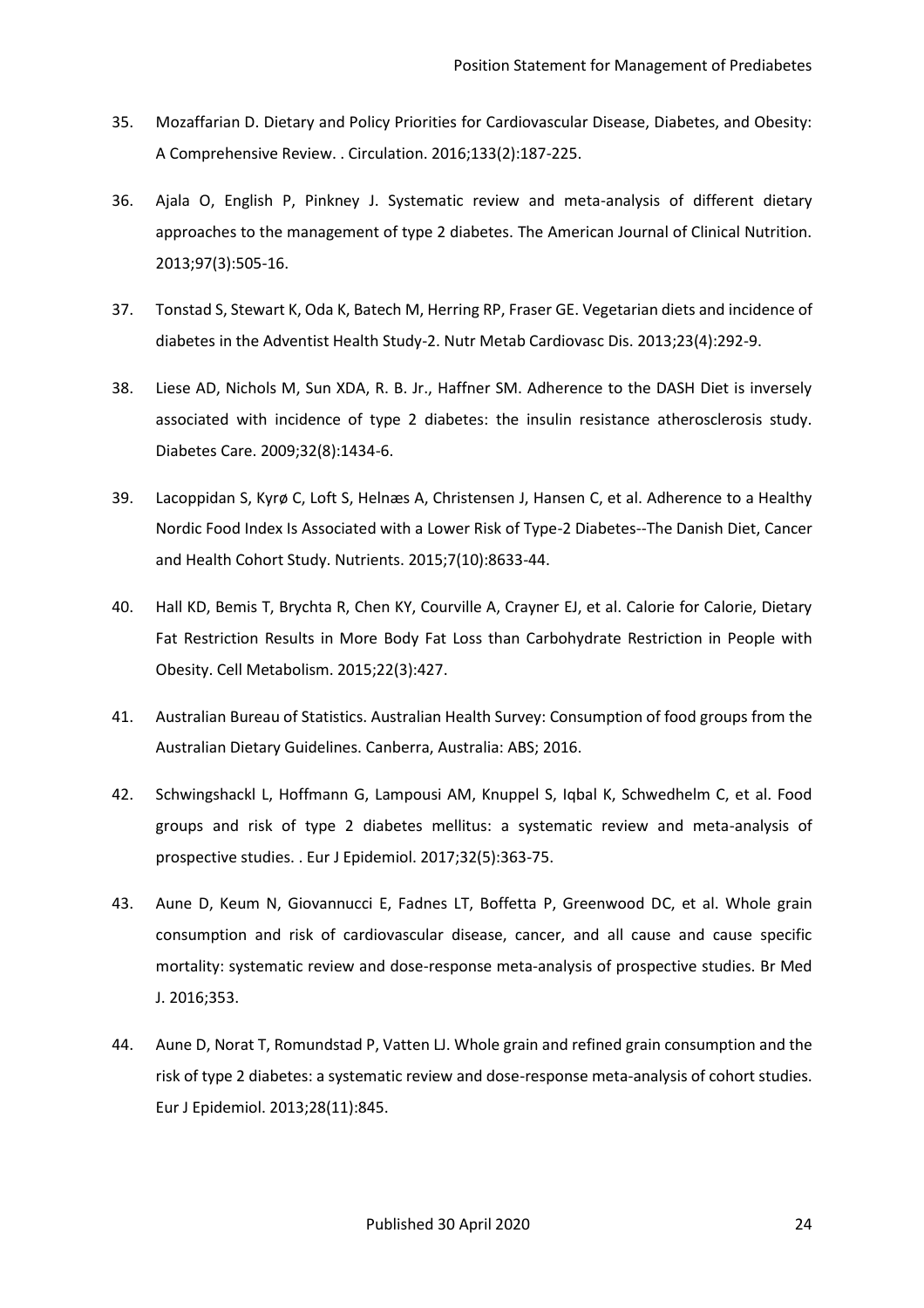- 45. Parker ED, Liu S, Van Horn L, Tinker LF, Shikany JM, Eaton CB, et al. The association of whole grain consumption with incident type 2 diabetes: the Women's Health Initiative Observational Study. Ann Epidemiol. 2013;23(6):321-7.
- 46. Ye EQ, Chacko SA, Chou EL, Kugizaki M, Liu S. Greater whole-grain intake is associated with lower risk of type 2 diabetes, cardiovascular disease, and weight gain. The Journal of Nutrition. 2012;142(7):1304.
- 47. Ludwig DS, Hu FB, Tappy L, Brand-Miller J. Dietary carbohydrates: role of quality and quantity in chronic disease. Br Med J. 2018;361(k2340).
- 48. Afshin A, Micha R, Khatibzadeh S, Mozaffarian D. Consumption of nuts and legumes and risk of incident ischemic heart disease, stroke, and diabetes: a systematic review and meta-analysis. Am J Clin Nutr. 2014;100(1):278-88.
- 49. Ley SH, Hamdy O, Mohan V, Hu FB. Prevention and management of type 2 diabetes: dietary components and nutritional strategies. The Lancet. 2014;383(9933):1999-2007.
- 50. Chen M, Sun Q, Giovannucci E, Mozaffarian D, Manson JE, Willett WC, et al. Dairy consumption and risk of type 2 diabetes: 3 cohorts of US adults and an updated meta-analysis. BioMed Central Medicine. 2014;12:215.
- 51. Rippe JM, Angelopoulos TJ. Relationship between Added Sugars Consumption and Chronic Disease Risk Factors: Current Understanding. Nutrients. 2016;8(11).
- 52. Li Z, Tseng C-h, Li Q, Deng ML, Wang M, Heber D. Clinical efficacy of a medically supervised outpatient high-protein, low-calorie diet program is equivalent in prediabetic, diabetic and normoglycemic obese patients. Nutrition & Diabetes. 2014;4(2):e105.
- 53. Christensen P, Larsen TM, Westerterp-Plantenga M, Macdonald I, Martinez JA, Handjiev S, et al. Men and women respond differently to rapid weight loss: Metabolic outcomes of a multi‐ centre intervention study after a low-energy diet in 2500 overweight, individuals with prediabetes (PREVIEW). Diabetes, Obesity and Metabolism. 2018;20(12):2840-51.
- 54. Lee D, Sui X, Church TS, Lee I, Blair SN. Associations of Cardiorespiratory Fitness and Obesity With Risks of Impaired Fasting Glucose and Type 2 Diabetes in Men. . Diabetes Care. 2009;32(2):257-62.
- 55. Christ-Roberts CY, Pratipanawatr T, Pratipanawatr W, Berria R, Belfort R, Kashyap S, et al. Exercise training increases glycogen synthase activity and GLUT4 expression but not insulin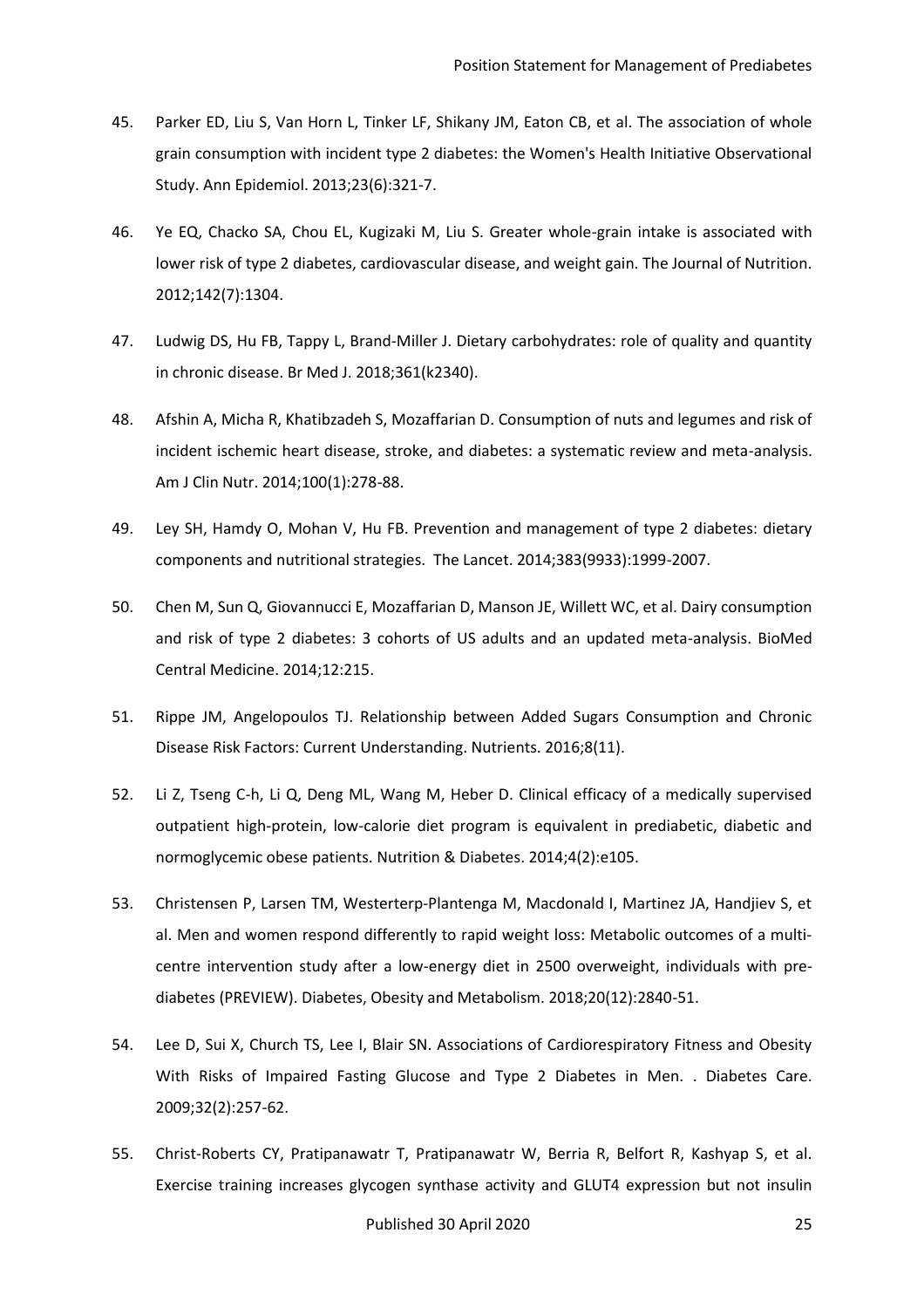signaling in overweight nondiabetic and type 2 diabetic subjects. Metabolism. 2004;53(9):1233- 42.

- 56. Hordern MD, Dunstan DW, Prins JB, Baker MK, Singh MA, Coombes JS. Exercise prescription for patients with type 2 diabetes and pre-diabetes: A position statement from Exercise and Sport Science Australia. J Sci Med Sport. 2012;15(1):25-31.
- 57. Eriksson KF, Lindgärde F. Prevention of Type 2 (non-insulin-dependent) diabetes mellitus by diet and physical exercise The 6-year Malmö feasibility study. Diabetologia. 1991;34(12):891-8.
- 58. Montesi L, Moscatiello S, Malavolti M, Marzocchi R, Marchesini G. Physical activity for the prevention and treatment of metabolic disorders. Intern Emerg Med. 2013;8(8):655-66.
- 59. Bassuk SS, Manson JE. Epidemiological evidence for the role of physical activity in reducing risk of type 2 diabetes and cardiovascular disease. J Appl Physiol. 2005;99(3):1193-204.
- 60. Shiroma EJ, Cook NR, Manson JE, Moorthy MV, Buring JE, Rimm EB, et al. Strength Training and the Risk of Type 2 Diabetes and Cardiovascular Disease. Med Sci Sports Exerc. 2017;49(1):40-6.
- 61. Pan B, Ge L, Xun YQ, Chen YJ, Gao CY, Han X, et al. Exercise training modalities in patients with type 2 diabetes mellitus: a systematic review and network meta-analysis. International Journal of Behavioral Nutrition and Physical Activity. 2018;15(1):72.
- 62. Schwingshackl L, Missbach B, Dias S, König J, Hoffmann G. Impact of different training modalities on glycaemic control and blood lipids in patients with type 2 diabetes: a systematic review and network meta-analysis. Diabetologia. 2014;57(9):1789-97.
- 63. Balducci S, D'Errico V, Haxhi J, Sacchetti M, Orlando G, Cardelli P, et al. Italian Diabetes and Exercise Study 2 (IDES\_2) Investigators. Effect of a Behavioral Intervention Strategy on Sustained Change in Physical Activity and Sedentary Behavior in Patients With Type 2 Diabetes: The IDES\_2 Randomized Clinical Trial. JAMA. 2019;321(9):880-90.
- 64. Colberg S, Sigal R, Yardley J, Riddell M, Dunstan D, Dempsey P, et al. Physical Activity/Exercise and Diabetes: A Position Statement of the American Diabetes Association. Diabetes Care. 2016;39(11):2065-79.
- 65. Gibala M, Little J, MacDonald M, Hawley J. Physiological adaptations to low‐volume, high‐ intensity interval training in health and disease. J Physiol. 2012;590(5):1077-84.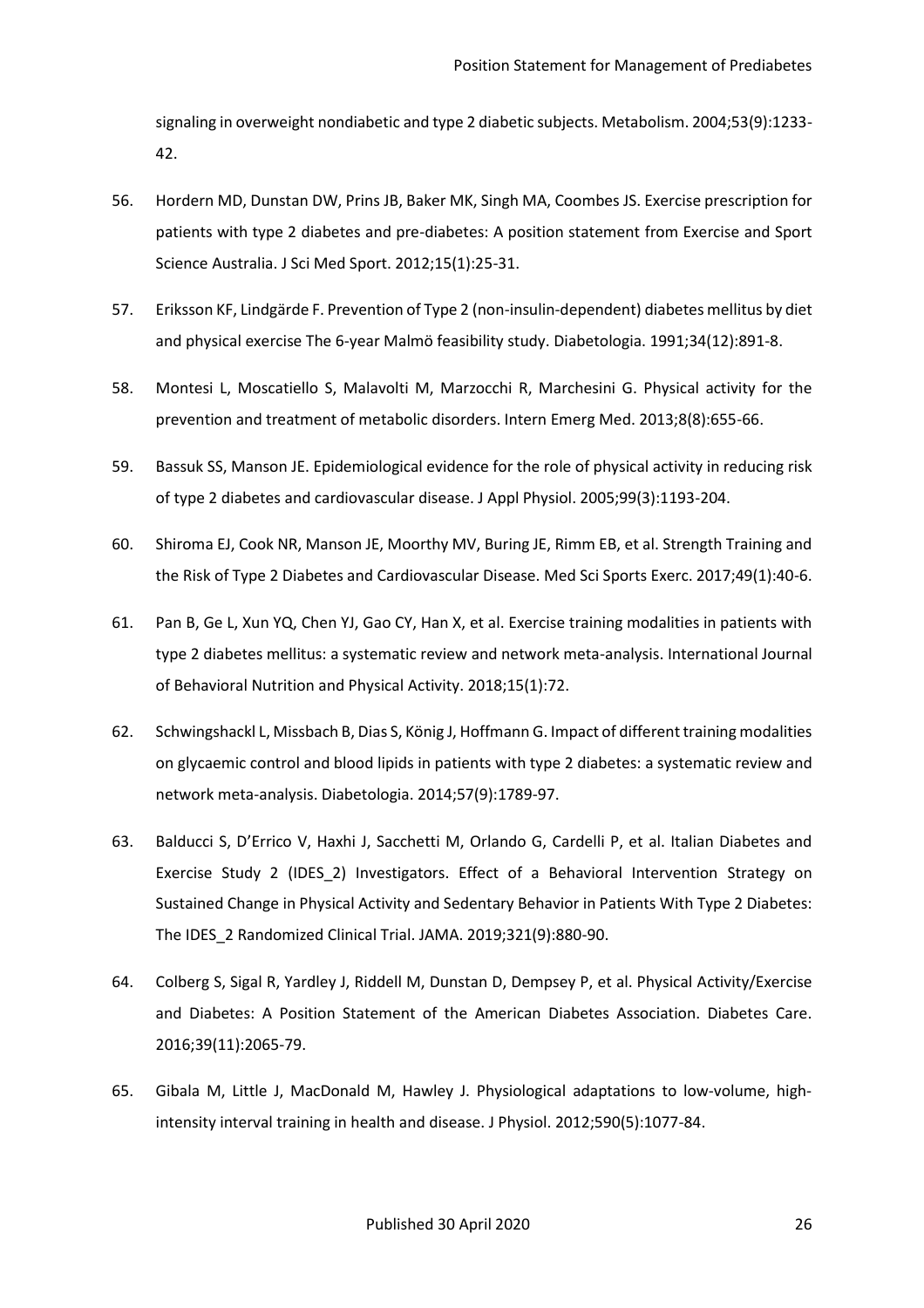- 66. Jellyman C, Yates T, O'Donovan G, Gray LJ, King JA, Khunti K, et al. The effects of high‐intensity interval training on glucose regulation and insulin resistance: a meta-analysis. Obes Rev. 2015;16(11):942-61.
- 67. Nardi AT, Tolves T, Lenzi TL, Signori LU, Silva AM. High-intensity interval training versus continuous training on physiological and metabolic variables in prediabetes and type 2 diabetes: A meta-analysis. Diabetes Res Clin Pract. 2018;137:149-59.
- 68. Woerle HJ, Neumann C, Zschau S, Tennea S, Irsigler A, Schirra J, et al. Impact of fasting and postprandial glycemia on overall glycemic control in type 2 diabetes: Importance of postprandial glycemia to achieve target HbA1c levels. Diabetes Res Clin Pract. 2007;77(2):280- 5.
- 69. Shambrook P KM, Wundersitz DW, Xanthos PD, Wyckelsma VL, Gordon BA. Glucose response to exercise in the post-prandial period is independent of exercise intensity. Scand J Med Sci Sports. 2018;28(939-946).
- 70. Srikanthan P, Karlamangla AS. Relative Muscle Mass Is Inversely Associated with Insulin Resistance and Prediabetes. Findings from The Third National Health and Nutrition Examination Survey. J Clin Endocrinol Metab. 2011;96(9):2898-903.
- 71. Stuart CA, Lee ML, South MA, Howell MEA, Stone MH. Muscle hypertrophy in prediabetic men after 16 wk of resistance training. J Appl Physiol. 1985;123(4):894-901.
- 72. Mann S, Jimenez A, Steele J, Domone S, Wade M, Beedie C. Programming and supervision of resistance training leads to positive effects on strength and body composition: results from two randomised trials of community fitness programmes. BMC Public Health. 2018;18:420.
- 73. Davy BM, Winett RA, Savla J, Marinik EL, Baugh ME, Flack KD, et al. Resist diabetes: A randomized clinical trial for resistance training maintenance in adults with prediabetes. . PLoS One. 2017;12(2):e0172610.
- 74. Halliday TM, Savla J, Marinik EL, Hedrick VE, Winett RA, Davy B. Resistance training is associated with spontaneous changes in aerobic physical activity but not overall diet quality in adults with prediabetes. Physiol Behav. 2017;177(1):49-56.
- 75. Brown WJ, Bauman AE, Bull FC, Burton NW. Development of Evidence-based Physical Activity Recommendations for Adults (18-64 years). 2012.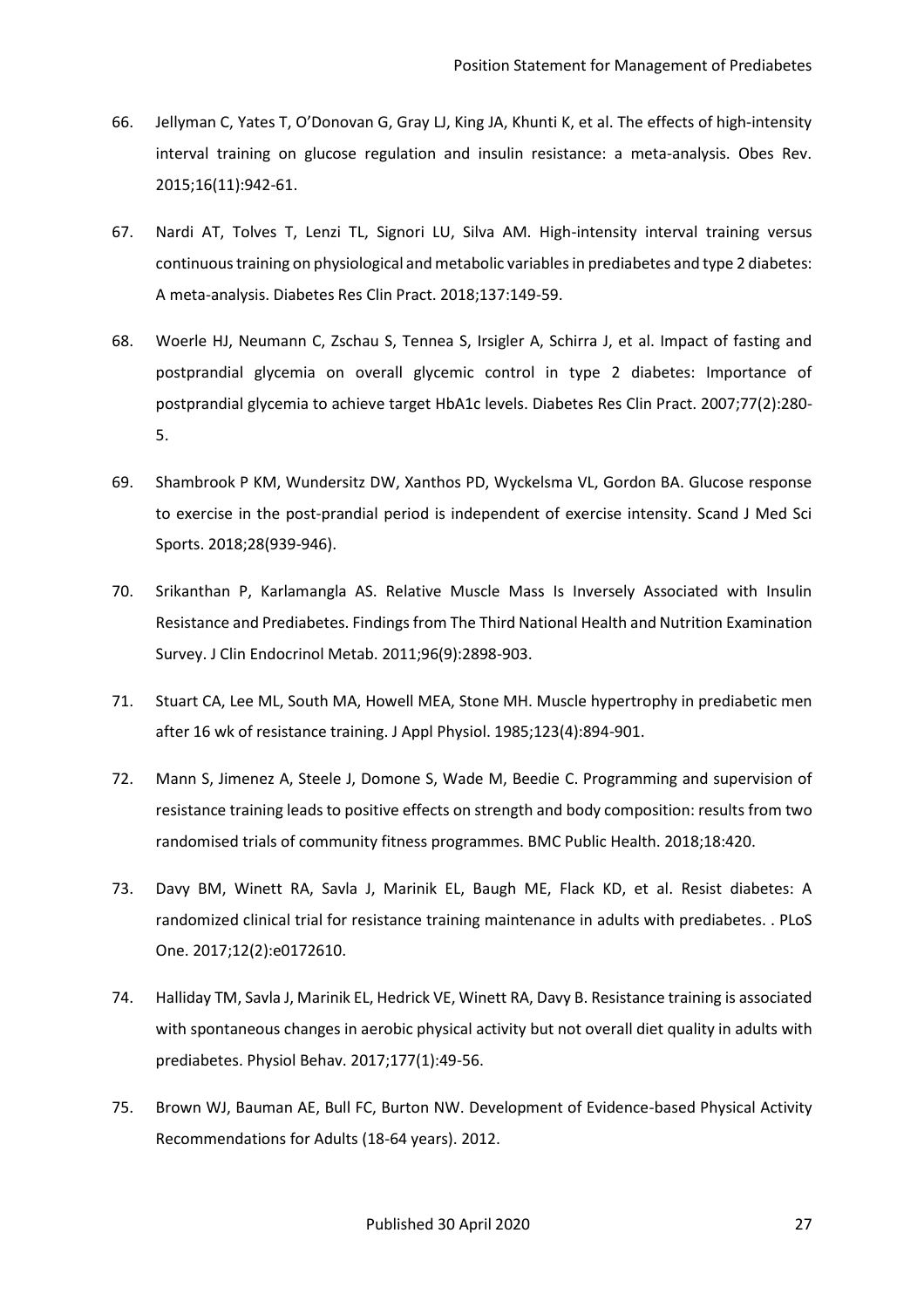- 76. Piercy KL, Troiano RP, Ballard RM, Carlson SA, Fulton JE, Galuska DA, et al. The Physical Activity Guidelines for Americans. JAMA. 2018;320(19):2020-8.
- 77. Dempsey PC, Owen N, Yates TE, Kingwell BA, Dunstan DW. Sitting Less and Moving More: Improved Glycaemic Control for Type 2 Diabetes Prevention and Management. Current Diabetes Reports. 2016;16(114).
- 78. Saunders TJ, Atkinson HF, Burr J, MacEwen B, Skeaff CM, Peddie MC. The Acute Metabolic and Vascular Impact of Interrupting Prolonged Sitting: A Systematic Review and Meta-Analysis. Sports Med. 2018;48(10):2347-66.
- 79. Dempsey P, Larsen R, Winkler E, Owen N, Kingwell B, Dunstan D. Prolonged uninterrupted sitting elevates postprandial hyperglycaemia proportional to degree of insulin resistance. Diabetes, Obesity and Metabolism. 2018;20:1526-30.
- 80. Dunstan DW, Kingwell BA, Larsen R, Healy GN, Ester Cerin, Marc T. Hamilton, et al. Breaking Up Prolonged Sitting Reduces Postprandial Glucose and Insulin Responses. Diabetes Care. 2012;35(5):976-83.
- 81. Duvivier BM, Schaper NC, Hesselink MK, van Kan L, Stienen N, Winkens B, et al. Breaking sitting with light activities vs structured exercise: a randomised crossover study demonstrating benefits for glycaemic control and insulin sensitivity in type 2 diabetes. Diabetologia. 2017;60(3):490-8.
- 82. Dempsey PC, Larsen RN, Sethi P, Sacre JW, Straznicky NE, Cohen ND, et al. Benefits for Type 2 Diabetes of Interrupting Prolonged Sitting With Brief Bouts of Light Walking or Simple Resistance Activities. Diabetes Care. 2016;39(6):964-72.
- 83. Ekelund U, Brown WJ, Steene-Johannessen J, Fagerland MW, Owen N, Powell KE, et al. Do the associations of sedentary behaviour with cardiovascular disease mortality and cancer mortality differ by physical activity level? A systematic review and harmonised meta-analysis of data from 850 060 participants. Br J Sports Med. 2018;Published Online First: 10 July 2018.
- 84. Ekelund U, Steene-Johannesse J, Brown WJ, Fagerland MW, Owen N, Powell KE, et al. Does physical activity attenuate, or even eliminate, the detrimental association of sitting time with mortality? A harmonised meta-analysis of data from more than 1 million men and women. Lancet. 2016;388(10051):1302-10.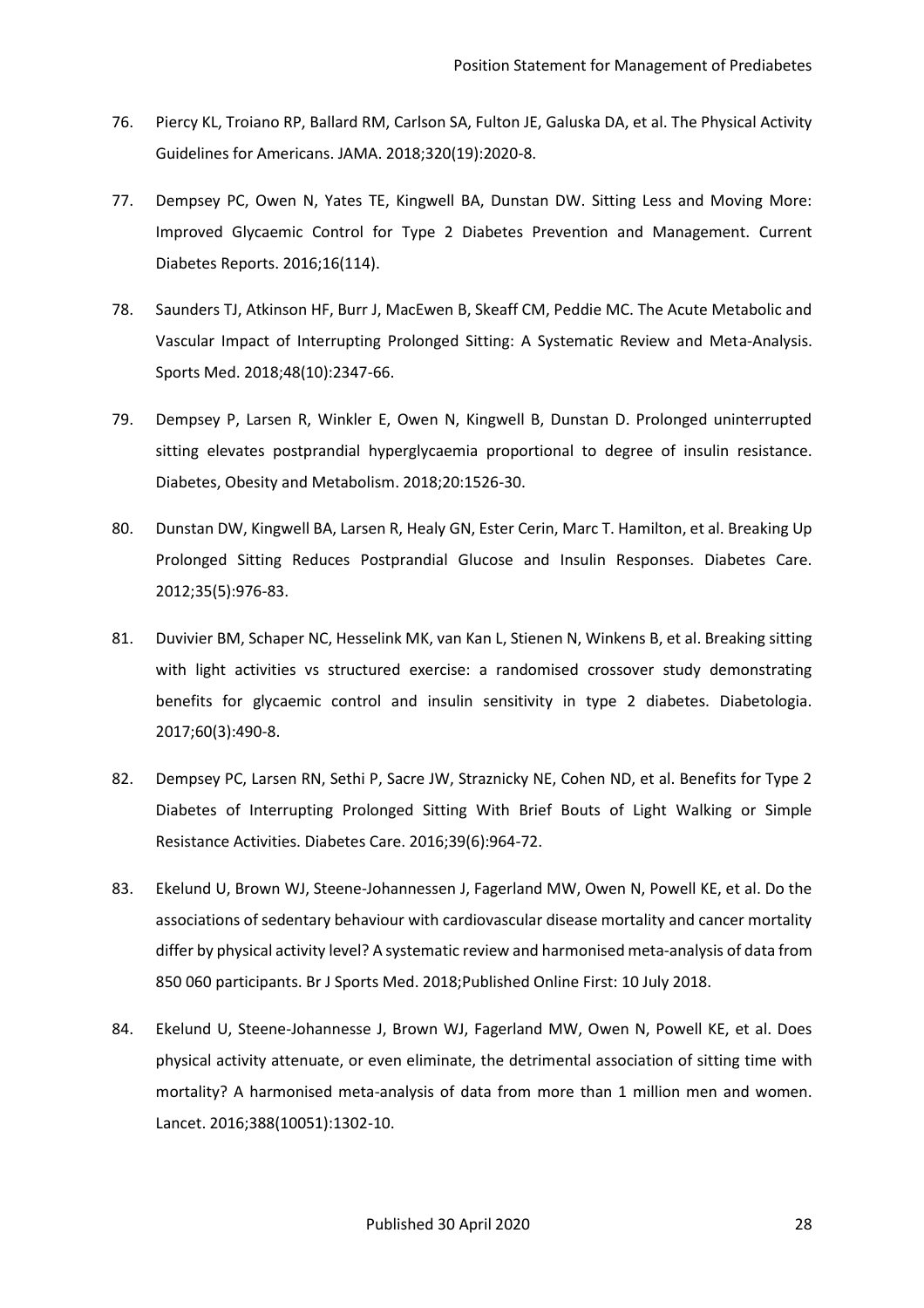- 85. Biswas A, Oh PI, Faulkner GE, Bajaj RR, Silver MA, Mitchell MS, et al. Sedentary time and its association with risk for disease incidence, mortality, and hospitalization in adults: a systematic review and meta-analysis. Ann Intern Med. 2015;162(2):123-32.
- 86. Gillies CL, Abrams KR, Lambert PC, Cooper NJ, Sutton AJ, Hsu RT, et al. Pharmacological and lifestyle interventions to prevent or delay type 2 diabetes in people with impaired glucose tolerance: systematic review and meta-analysis. Br Med J. 2007;334(7588):299.
- 87. Salpeter SR, Buckley NS, Kahn JA, Salpeter EE. Meta-analysis: metformin treatment in persons at risk for diabetes mellitus. Am J Med. 2008;121(2):149-58.
- 88. Diabetes Prevention Study Group. Long-term effects of lifestyle intervention or metformin on diabetes development and microvascular complications over 15-years follow-up: the Diabetes Prevention Program Outcome Study. The Lancet. 2015;3(11):866:75.
- 89. DREAM Trial Investigators. Effect of rosiglitazone on the frequency of diabetes in patients with impaired glucose tolerance or impaired fasting glucose: a randomised controlled trial: Diabetes REduction Assessment with ramipril and rosiglitazone Medication (DREAM) trial. The Lancet. 2006;368:1096-105.
- 90. DREAM Trial Investigators. Effects of ramipril and rosiglitazone on cardiovascular and renal outcomes in people with impaired glucose tolerance or impaired fasting glucose: results of the Diabetes REduction Assessment with ramipril and rosiglitazone Medication (DREAM) trial. Diabetes Care. 2008;31:1007-14.
- 91. Garvey WT, Ryan DH, Henry R, Bohannon NJ, Toplak H, Schwiers M, et al. Prevention of type 2 diabetes in subjects with prediabetes and metabolic syndrome treated with phentermine and topiramate extended release. Diabetes Care. 2014;37(4):912-21.
- 92. le Roux CW, Astrup A, Fujioka K, Greenway F, Lau DCW, Van Gaal L, et al. 3 years of liraglutide versus placebo for type 2 diabetes risk reduction and weight management in individuals with prediabetes: a randomised, double-blind trial. The Lancet. 2017;389(10077):1399-409.
- 93. Van de Laar FA, Lucassen PL, Akkermans RP, Van de Lisdonk EH, De Grauw WJ. Alphaglucosidase inhibitors for people with impaired glucose tolerance or impaired fasting blood glucose. Cochrane Database of Systematic Reviews. 2006;18(4):CD005061.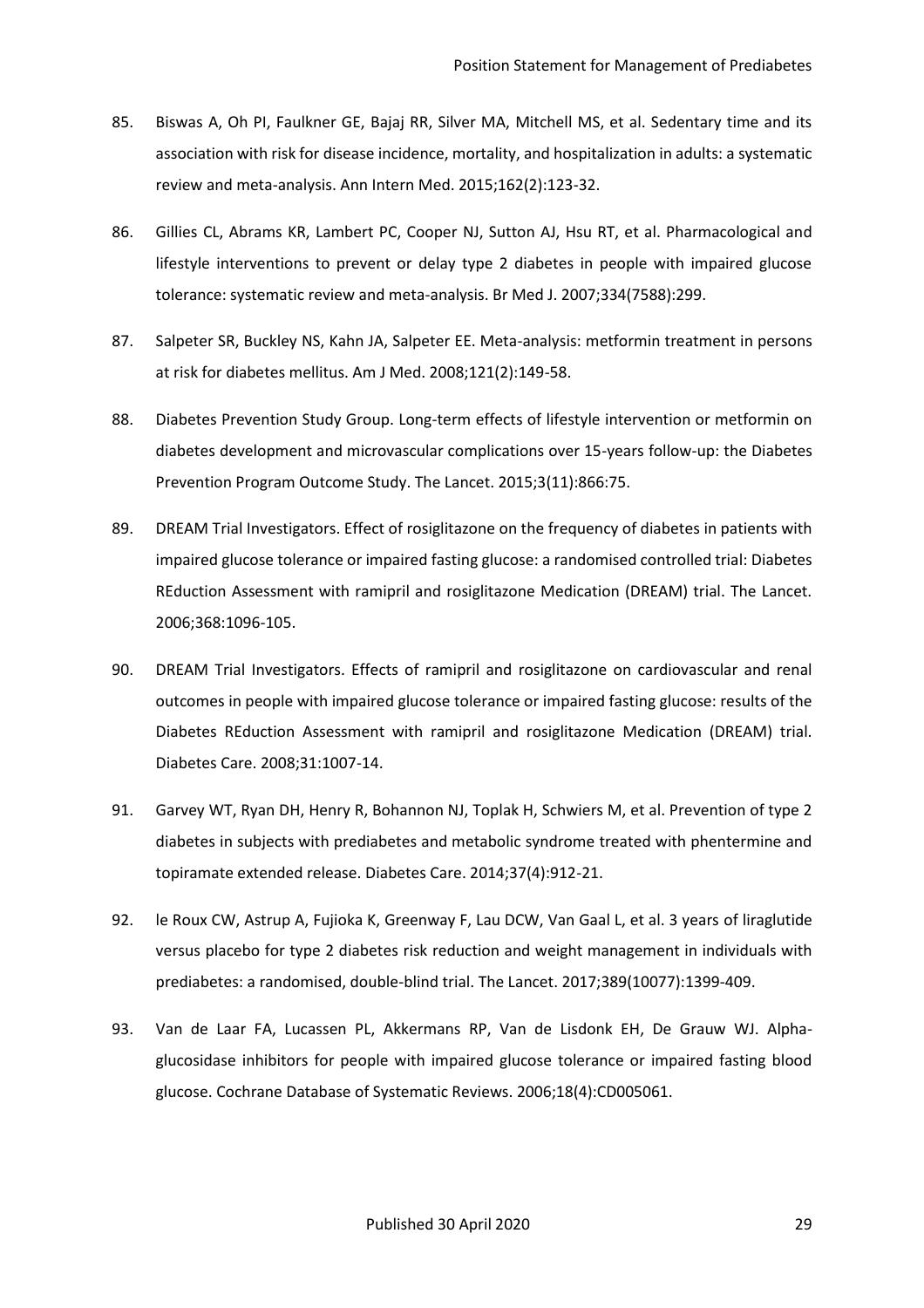- 94. Zinman B, Harris SB, Neuman J, C. GH, Retnakaran RR, Raboud J, et al. Low-dose combination therapy with rosiglitazone and metformin to prevent type 2 diabetes mellitus (CANOE trial): a double-blind randomised controlled study. . The Lancet. 2010;376:103-11.
- 95. Sjostrom L, Peltonen M, Jacobson P, Ahlin S, Andersson-Assarsson J, Anveden A, et al. Association of bariatric surgery with long-term remission of type 2 diabetes and with microvascular and macrovascular complications. J Am Med Assoc. 2014;311(22):2297-304.
- 96. Carlsson LM, Peltonen M, Ahlin S, Anveden Å, Bouchard C, Carlsson B, et al. Bariatric surgery and prevention of type 2 diabetes in Swedish obese subjects. N Engl J Med. 2012;367(8):695- 704.
- 97. Lee PC, Dixon J. Bariatric–metabolic surgery: A guide for the primary care physician. Aus Fam Phys. 2017;46(7):65-471.
- 98. Hendrieckx C, Halliday JA, Beeney LJ, Speight J. Diabetes and Emotional Health: A handbook for health professionals supporting adults with type 1 or type 2 diabetes. Canberra: National Diabetes Services Scheme; 2016.
- 99. Deschenes SS, Burns RJ, Graham E, Schmitz N. Prediabetes, depressive and anxiety symptoms, and risk of type 2 diabetes: A community-based cohort study. J Psychosom Res. 2016;89:85-90.
- 100. Diabetes Prevention Program (DPP) Research Group. The Diabetes Prevention Program (DPP): description of lifestyle intervention. Diabetes Care. 2002;25(12):2165-71.
- 101. Fogelholm M, Larsen T, Westerterp-Plantenga M, Macdonald I, Martinez JA, Boyadjieva N, et al. PREVIEW: Prevention of Diabetes through Lifestyle Intervention and Population Studies in Europe and around the World. Design, Methods, and Baseline Participant Description of an Adult Cohort Enrolled into a Three-Year Randomised Clinical Trial. Nutrients. 2017;9(6):e632.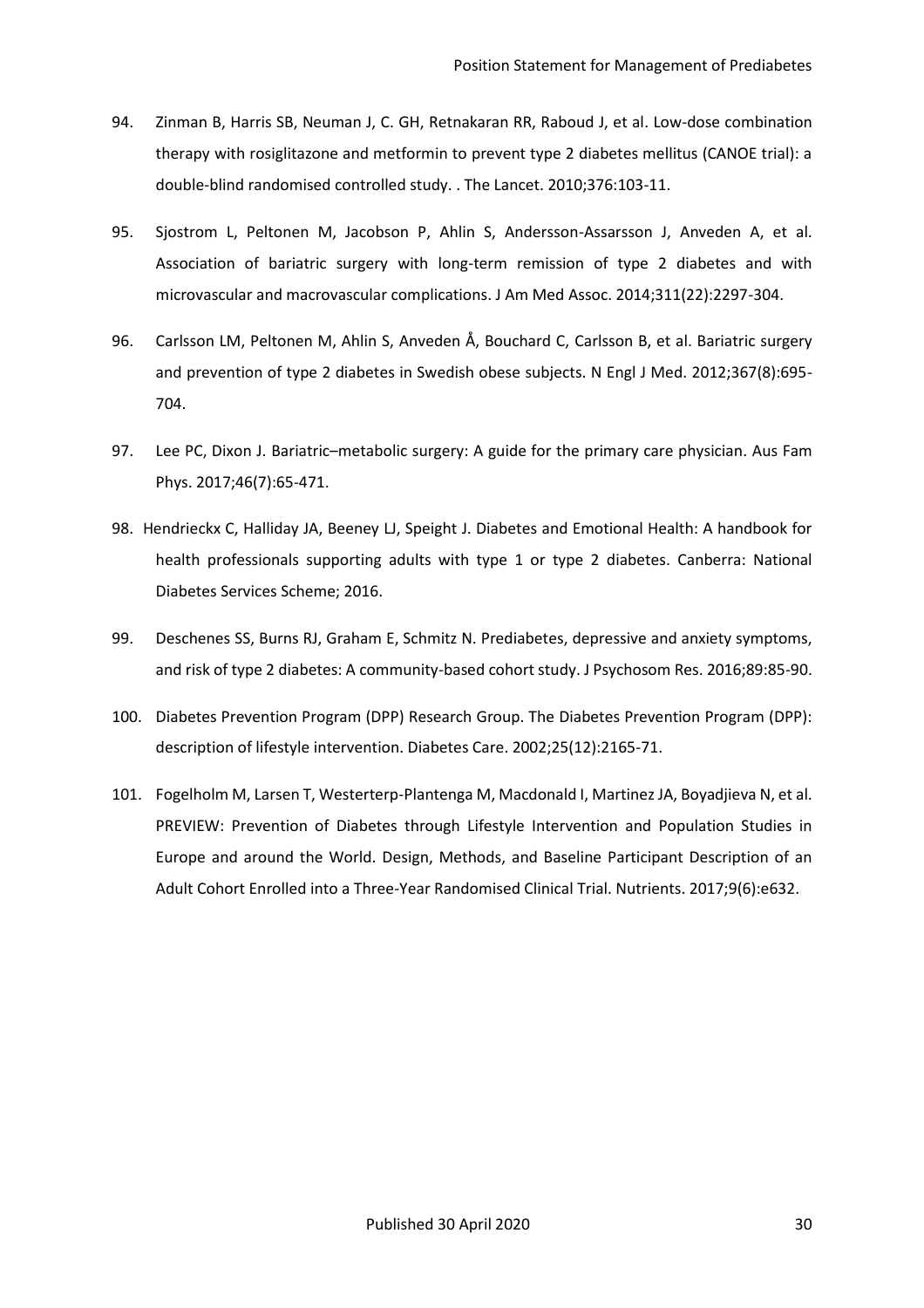# <span id="page-31-0"></span>Appendix 1.

<span id="page-31-1"></span>**Membership of Working Party** (in alphabetical order):

<span id="page-31-2"></span>Chair: Dr Kirstine Bell, APD, CDE, PhD. University of Sydney, NSW Australia.

- Barry Pritchard, BAppSc (Medical Laboratory Science), Exercise & Sports Science Australia, QLD Australia
- Bernie Maynard, RN, CDE, Lake Munmorah Doctor's Surgery, NSW Australia
- Dr Brett Gordon, AEP, PhD, La Trobe University, VIC Australia
- Giuliana Murfet, NP, CDE, FADEA, Diabetes Centre, Tasmanian Health Service North West, TAS Australia; PhD Candidate, Deakin University
- Hannah Ryrie, APD, Dietitians Australia, ACT Australia
- Professor Jonathan Shaw, MD, FRACP, FRCP (UK), FAAHMS, Baker Heart & Diabetes Institute, VIC Australia
- Professor Louise Maple-Brown, MD, FRACP, PhD, Menzies School of Health Research, NT Australia
- Rachel Freeman, APD, CDE, Australian Diabetes Educators Association, ACT Australia
- Rebecca Flavel, APD, CDE, Diabetes WA, WA Australia
- Susan Gray, Susan Gray, Pharmacist, Diabetes Educator, Pharmaceutical Society of Australia, PhD Candidate, University of Queensland.
- Wendy Ferris, Physiotherapist, CDE, Total Health Care, NSW Australia

Acknowledgements: The working party would like to thank the following people for their assistance with this position statement: Cathy Latino, Steve Flint and Alisha Muldoon.